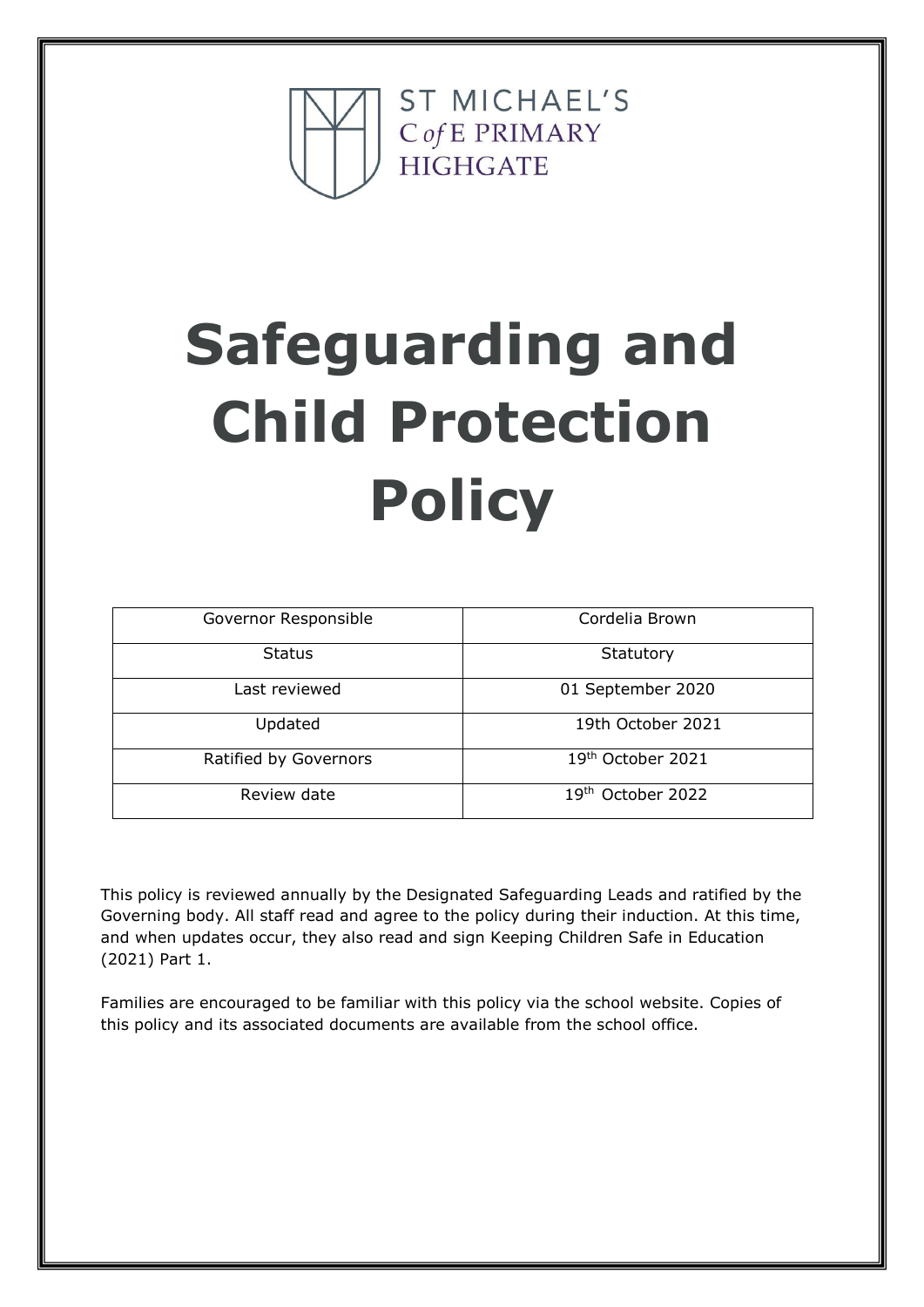# **Key Contacts:**

| Role                                                         | Name                                                                                                                                                                                                                                                                         | Contact                                   |  |
|--------------------------------------------------------------|------------------------------------------------------------------------------------------------------------------------------------------------------------------------------------------------------------------------------------------------------------------------------|-------------------------------------------|--|
| Designated<br>Safeguarding Lead                              | Merle Parker                                                                                                                                                                                                                                                                 | 07875417726<br>mparker@stmichaelsn6.com   |  |
| Deputy Designated<br>Safeguarding Leads                      | Fran Sorapure                                                                                                                                                                                                                                                                | 07887932623<br>fsorapure@stmichaelsn6.com |  |
|                                                              | Linda Kennedy                                                                                                                                                                                                                                                                | 07922921074<br>Ikennedy@stmichaelsn6.com  |  |
|                                                              | Geraldine Gallagher                                                                                                                                                                                                                                                          | 07800977737<br>head@stmichaelsn6.com      |  |
| <b>Chair of Governors</b>                                    | Cordelia Brown                                                                                                                                                                                                                                                               | cordeliabrown100@gmail.com                |  |
| Nominated Governor for<br>Safeguarding                       | Cordelia Brown                                                                                                                                                                                                                                                               | cordeliabrown100@gmail.com                |  |
|                                                              |                                                                                                                                                                                                                                                                              |                                           |  |
| <b>MASH</b><br>(Haringey's Multi-Agency<br>Safeguarding Hub) | If you are concerned that a child may be at risk of significant harm<br>Monday to Thursday 8.45am to 5pm; Friday 8.45am to 4.45pm Tel: 020<br>84894470<br>Out of office hours, including weekends: Emergency Duty Team Tel: 020<br>8489 0000<br>MashReferral@haringey.gov.uk |                                           |  |
| Local Authority Designated<br>Officer (LADO)                 | For allegations against staff<br>Email: LADO@haringey.gov.uk Tel. 020 8489 2968                                                                                                                                                                                              |                                           |  |
| <b>Haringey Safeguarding</b><br>Children Partnership         | hscp@haringey.gov.uk Tel: 020 8489 3145                                                                                                                                                                                                                                      |                                           |  |
| Police                                                       | In an emergency 999                                                                                                                                                                                                                                                          | For non-emergency but possible crime 101  |  |

## **School Record of Safeguarding Training:**

| <b>Type of Training:</b>                                                                                                                                               | <b>Date completed:</b>                        | <b>Next due date:</b>                    |
|------------------------------------------------------------------------------------------------------------------------------------------------------------------------|-----------------------------------------------|------------------------------------------|
| Whole School Safeguarding Training<br>(Due every three years)                                                                                                          | $3 - 9 - 21$                                  | $4 - 9 - 24$                             |
| Senior Designated Safeguarding Lead (DSL)<br>(Due every 2 years)                                                                                                       | $3 - 1 - 20$                                  | $2 - 1 - 22$                             |
| Deputy Senior Designated Safeguarding Leads                                                                                                                            | Fran Sorapure: 5-2-21                         | $5 - 2 - 23$                             |
| (Due every 2 years)                                                                                                                                                    | Linda Kennedy: 8-6-20<br>Geraldine Gallagher: | $8 - 6 - 22$                             |
|                                                                                                                                                                        | $27 - 2 - 21$                                 | $27 - 2 - 23$                            |
| Whole School Staff Refresher/ updates<br>(Annual)                                                                                                                      | $3 - 9 - 21$                                  | $4 - 9 - 21$                             |
| Safer Recruitment Training                                                                                                                                             | Fran & Geraldine:                             | $21 - 3 - 21$                            |
| (Due every 5 years)                                                                                                                                                    | $21 - 3 - 16$                                 | NB re-booked for<br>1-12-21 due to Covid |
| Safeguarding Governor Training:<br>Safer Recruitment in Education<br>Understanding Safeguarding and Governance<br>$\bullet$<br>Designated Safeguarding Officer Level 3 | 23.01.2020<br>01.02.2020<br>15.03.2020        | 01/2025<br>n/a<br>03/2023                |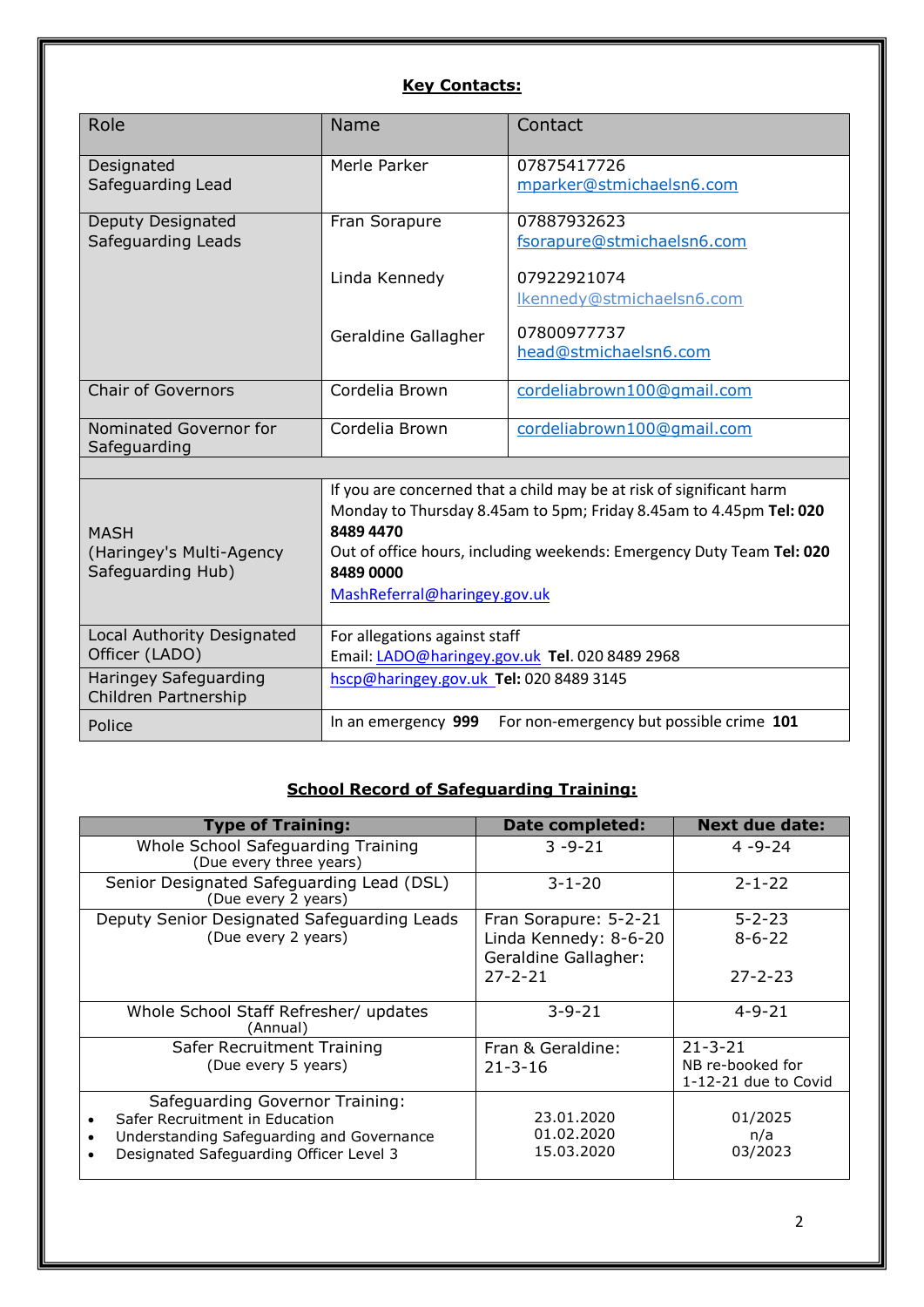# **CONTENTS**

|                         |                                                                          | Pg.            |
|-------------------------|--------------------------------------------------------------------------|----------------|
| 1                       | Introduction                                                             | $\overline{4}$ |
| $\mathbf{2}$            | Our Ethos                                                                | 4              |
| 3                       | Scope                                                                    | $\overline{4}$ |
| 4                       | Legal Framework                                                          | 5              |
| 5                       | COVID-19 / Safeguarding Roles and Responsibilities                       | 5              |
| 6                       | Supporting Children                                                      | $\overline{7}$ |
| $\overline{\mathbf{z}}$ | Safeguarding Procedure                                                   | 11             |
| 8                       | Dealing with a Disclosure / Record Keeping                               | 12             |
| 9                       | Discussing Concerns with the Family                                      | 13             |
| 10                      | Safer Workforce and Managing Allegations                                 | 14             |
| 11                      | Staff induction, training and development                                | 15             |
| 12                      | Confidentiality, consent and information sharing                         | 16             |
| 13                      | Inter-agency working                                                     | 16             |
| 14                      | Contractors, Service and Activity Providers and Work Placement Providers | 17             |
| 15                      | Whistleblowing and complaints                                            | 17             |
| 16                      | <b>Site Security</b>                                                     | 17             |
| 17                      | Quality Assurance                                                        | 18             |
| 18                      | <b>Policy Review</b>                                                     | 18             |
|                         | Appendix A: Responsibilities of the Designated Safeguarding Lead         | 19             |
|                         | Appendix B: Managing and preventing allegations against staff            | 25             |
|                         | Appendix C: Safer Recruitment Procedures                                 | 27             |
|                         | Appendix D: Safeguarding Procedure flow chart                            | 29             |
|                         | Appendix E: Protecting children from peer-on-peer sexual abuse           | 30             |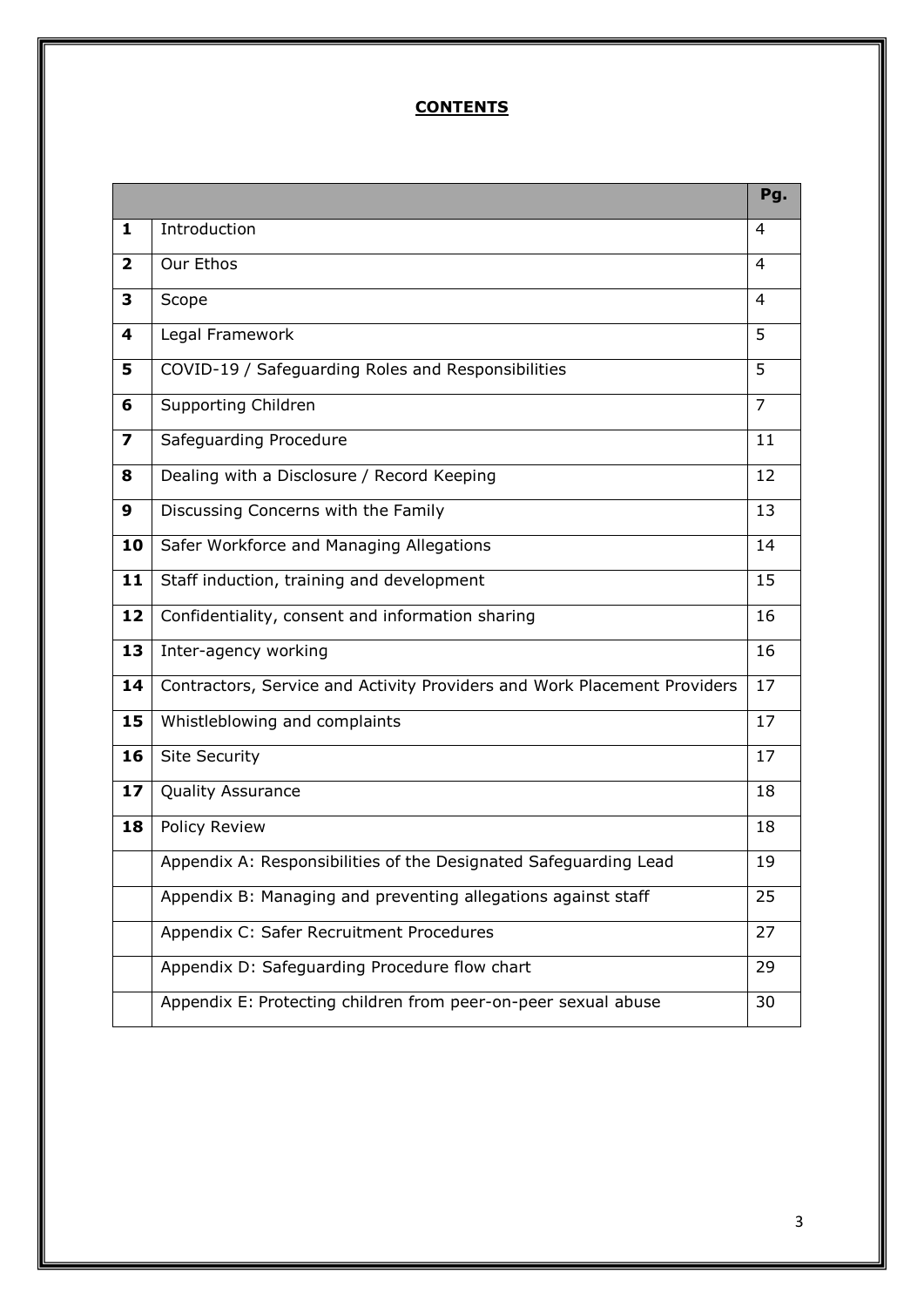#### **INTRODUCTION:**

- 1.1. It is essential that **everybody** working in a school or college understands their safeguarding responsibilities Safeguarding children is everyone's responsibility. Everyone who comes into contact with children and families has a role to play ensuring children and young people are safe from abuse, neglect, exploitation and harm. Our school is committed to safeguarding children and aims to create a culture of vigilance. All staff should make sure that any decisions made are **in the best interests of the child.**
- 1.2. Our pupils' welfare is our paramount concern. The governing body will ensure that our school will safeguard and promote the welfare of pupils and work together with agencies to ensure that our school has adequate arrangements to identify, assess and support those children who are suffering or where significant harm is suggested.
- 1.3. Our school is a community and all those directly connected, staff members, governors, parents, families and pupils, have an essential role to play in making it safe and secure for all.
- 1.4. This procedure document provides the basis for good practice within the school for Safeguarding work. It should be read in conjunction with the Haringey Safeguarding Children Partnership policies and procedures. These are in keeping with relevant national procedures and reflect what the partnership considers to be safe and professional practice in this context.

## **2 OUR ETHOS:**

- 2.1 We believe that this school should provide a caring, positive, safe and stimulating environment that promotes the social, physical, spiritual and moral development of the individual child; enabling all children to thrive.
- 2.2 We recognise the importance of providing an environment within our school that will help children feel safe and respected. We recognise the importance of enabling children to talk openly and to feel confident that they will be listened to. We recognise that both mental and physical health are relevant to safeguarding and the welfare of children
- 2.3 We recognise that all adults within the school, including permanent, supply staff, temporary staff, volunteers, parents and governors, have a full and active part to play in protecting our pupils from harm.
- 2.4 We will work pro-actively with parents to build a solid understanding of the school's responsibilities to ensure the welfare of all children, including the need for referrals to other agencies in some situations.

## **3 SCOPE**

- 3.1 In line with the law, this policy defines a child as anyone under the age of 18 years but in the case of SEN it is up to 25 years of age.
- 3.2 This policy applies to all members of staff in our school, including all permanent, temporary and support staff, governors, volunteers, contractors and external service or activity providers.
- 3.3 This policy applies to all learners in this school.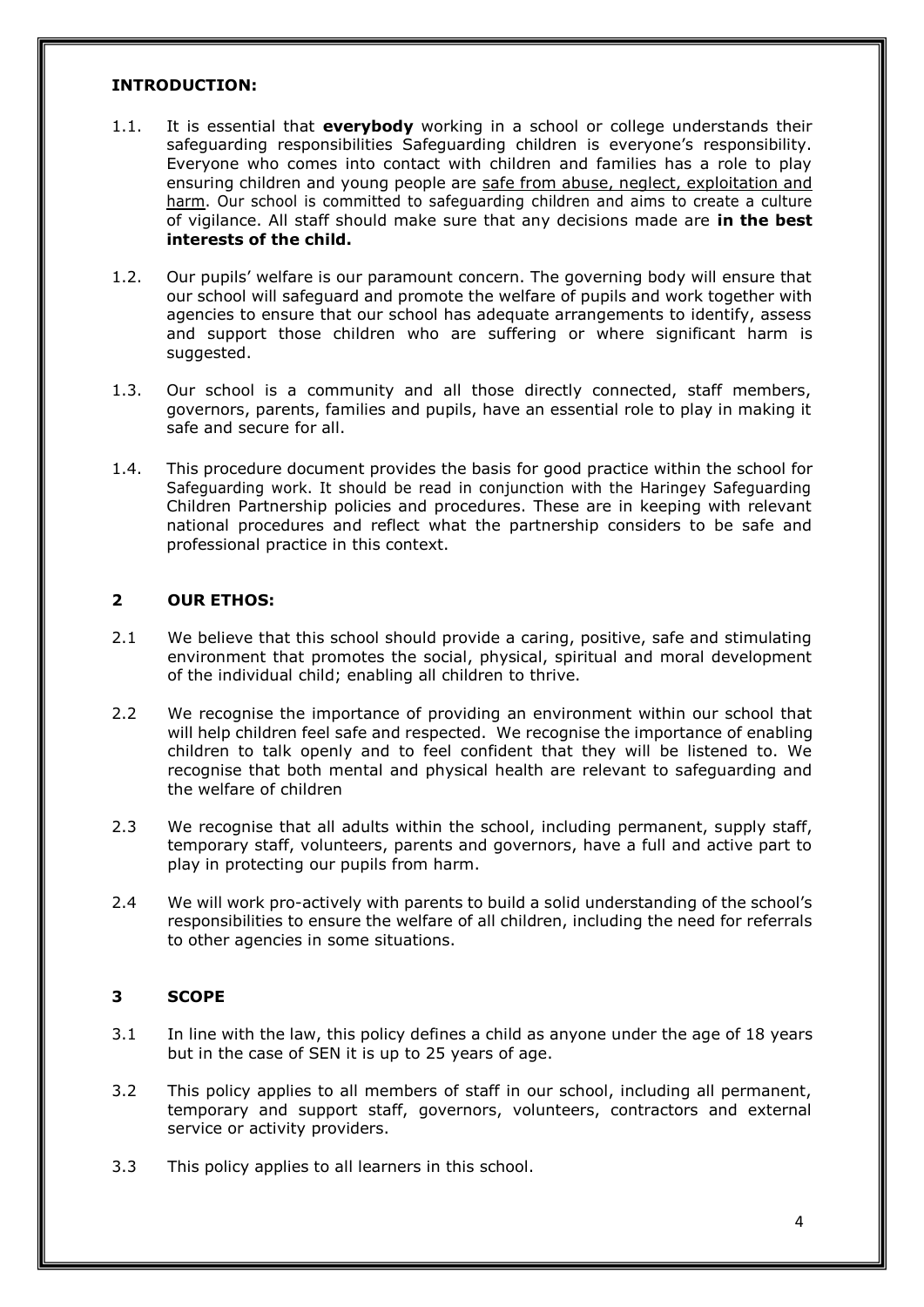#### **4 THE LEGAL FRAMEWORK**

- 4.1 Section 175 of the Education Act 2002 places a duty on governing bodies of maintained schools and further education institutions (including sixth-form colleges) to make arrangements for ensuring that their functions relating to the conduct of the school are exercised with a view to safeguarding and promoting the welfare of children who are pupils at the school. Section 157 of the same Act places a similar duty on non-maintained and independent schools, including free schools and academies.
- 4.2 Under section 10 of the Children Act 2004, all maintained schools, further education colleges and independent schools, including free schools and academies, are required to co-operate with the local authority to improve the well-being of children in the local authority area.
- 4.3 Under section 14B of the Children Act 2004, the Local Safeguarding Children Board can require a school or further education institution to supply information in order to perform its functions. This must be complied with.
- 4.4 This policy and the accompanying procedure have been developed in accordance with the following statutory guidance and local safeguarding procedures:

*Working Together to Safeguard Children: A Guide to Inter-Agency Working to Safeguard and Promote the Welfare of Children, July 2018: <https://www.gov.uk/government/publications/working-together-to-safeguard-children--2>*

*Keeping Children Safe in Education: Statutory Guidance for Schools and Colleges, September 2021:*

*[https://assets.publishing.service.gov.uk/government/uploads/system/uploads/attachme](https://assets.publishing.service.gov.uk/government/uploads/system/uploads/attachment_data/file/1007260/Keeping_children_safe_in_education_2021.pdf) [nt\\_data/file/1007260/Keeping\\_children\\_safe\\_in\\_education\\_2021.pdf](https://assets.publishing.service.gov.uk/government/uploads/system/uploads/attachment_data/file/1007260/Keeping_children_safe_in_education_2021.pdf)*

**All procedures can be found on the Haringey Safeguarding Children Partnership website:**

*<https://haringeyscp.org.uk/p/guidance-and-legislation/guidance-legislation>*

## **5 COVID-19 / SAFEGUARDING ROLES AND RESPONSIBILITIES**

5.1 Keeping Children Safe in Education (KCSIE) remained in force throughout the response to coronavirus (COVID-19).

The department has issued non-statutory interim guidance on [safeguarding in](https://www.gov.uk/government/publications/covid-19-safeguarding-in-schools-colleges-and-other-providers) schools, colleges and other providers during the [coronavirus](https://www.gov.uk/government/publications/covid-19-safeguarding-in-schools-colleges-and-other-providers) outbreak. This guidance supports governing bodies, proprietors, senior leadership teams and designated safeguarding leads to continue to have appropriate regard to KCSIE and keep their children safe. It suggests where schools and colleges might consider safeguarding policy and process differently when compared to business as usual.

5.2 The school's Designated Safeguarding Lead (DSL) with overall designated responsibility for safeguarding is Merle Parker. We have three deputy designated safeguarding leads, Fran Sorapure Linda Kennedy and Geraldine Gallagher, to ensure there is appropriate cover for this role at all times. **The responsibilities of all Designated Safeguarding Leads are described in Appendix A.**

The Designated Safeguarding Leads are on our school's leadership team and their role of Designated Safeguarding Lead (and the deputy DSLs) will be **explicit in their job description**. This person should have the appropriate authority and be given the time, funding, training, resources and support to provide advice and support to other staff on child welfare and Safeguarding matters, to take part in strategy discussions and inter-agency meetings – and/or to support other staff to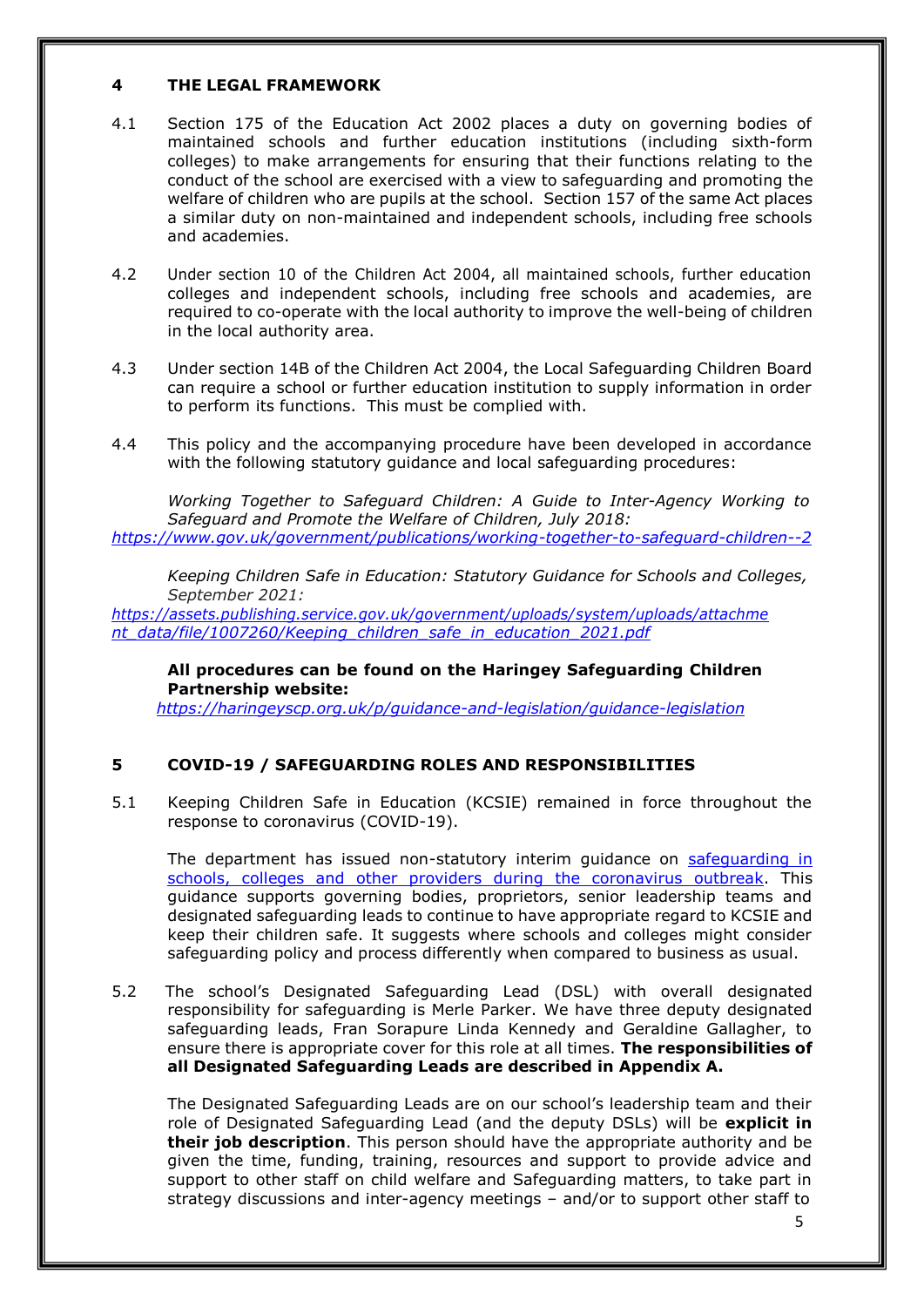do so – and to contribute to the assessment of children. The designated safeguarding lead (and any deputies) are most likely to have a complete safeguarding picture and be the most appropriate person to advise on the response to safeguarding concerns. (KCSIE, 2021).

- 5.3 The school has a **nominated governor**, Cordelia Brown, responsible for safeguarding to champion good practice, to liaise with the head teacher and to provide information and reports to the governing body.
- 5.4 The **case manager for dealing with allegations** of abuse made against school staff members is the head teacher. The case manager for dealing with allegations against the head teacher is the chair of governors, Cordelia Brown. **The procedure for managing allegations is detailed in Appendix B.**
- 5.5 The **Executive head teacher** will ensure that the policies and procedures adopted by the governing body are fully implemented and sufficient resources and time are allocated to enable staff members to discharge their safeguarding responsibilities. All staff and other adults are clear about procedures where they are concerned about the safety of a child, including if children go missing from school
- 5.6 The **governing body** is collectively responsible for ensuring that safeguarding arrangements are fully embedded within the school's ethos and reflected in the school's day-to-day practice.
- 5.7 **All staff members, governors, volunteers and external providers** know how to recognise signs and symptoms of abuse, how to respond to pupils who disclose abuse and what to do if they are concerned about a child. They are aware that behaviours and physical signs linked to behaviours that put children in danger. All staff should know what to do if a child tells them he/she is being abused or neglected. Staff should know how to manage the requirement to maintain an appropriate level of confidentiality. This means only involving those who need to be involved, such as the designated safeguarding lead (or a deputy) and children's social care. Staff should never promise a child that they will not tell anyone about a report of abuse, as this may ultimately not be in the best interests of the child. Safeguarding issues can manifest themselves via peer on peer abuse. This may include, but is not limited to: bullying (including cyber bullying), gender-based violence/sexual assaults, harmful sexual behaviour and 'sexting' (the action or practice of sending sexually explicit photographs or messages via mobile phone). Staff should recognise that children are capable of abusing their peers.
- 5.8 Staff must challenge any form of derogatory and sexualised language or behaviour. Staff should be vigilant to sexualised/aggressive touching/grabbing. DfE guidance situates sexual violence, sexual harassment and harmful sexual behaviour in the context of developing a whole-school safeguarding culture, where sexual misconduct is seen as unacceptable, and not 'banter' or an inevitable part of growing up. Advice about tackling and reporting sexual harassment in schools and colleges from Sept 2021 is here:

[https://assets.publishing.service.gov.uk/government/uploads/system/uploads/attachment\\_data/file](https://assets.publishing.service.gov.uk/government/uploads/system/uploads/attachment_data/file/999239/SVSH_2021.pdf) [/999239/SVSH\\_2021.pdf](https://assets.publishing.service.gov.uk/government/uploads/system/uploads/attachment_data/file/999239/SVSH_2021.pdf)

It should be recognised that these issues are likely to occur, and so schools should have procedures in place to deal with them. Groups at particular risk include girls, students who identify as Lesbian, Gay, Bisexual, Transgender+ (LGBT+), or are perceived by peers to be LGBT+, and pupils with SEND. Pupils are protected from 'upskirting', bullying, homophobic, biphobic and transphobic behaviour, racism, sexism, and other forms of discrimination.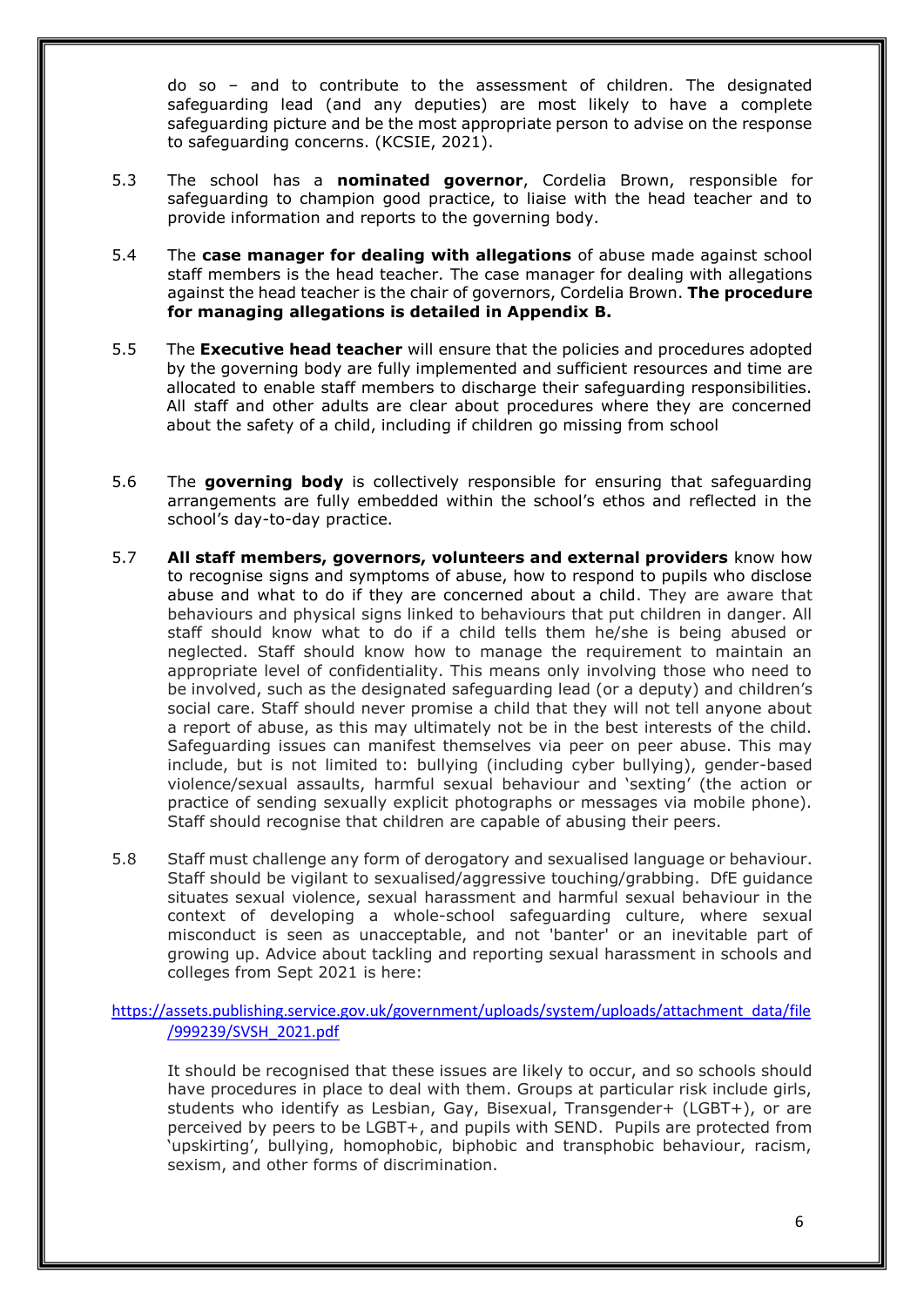Any discriminatory behaviours are challenged, and children are supported to understand how to treat others with respect. We also have a statutory duty to report and record any of the above incidents.

The appropriate safeguarding lead person should be familiar with the full guidance from the UK Council for Internet Safety (UKCIS), Sharing nudes and semi-nudes: advice for education settings working with children and young people

[https://www.gov.uk/government/publications/sharing-nudes-and-semi-nudes](https://www.gov.uk/government/publications/sharing-nudes-and-semi-nudes-advice-for-education-settings-working-with-children-and-young-people)[advice-for-education-settings-working-with-children-and-young-people](https://www.gov.uk/government/publications/sharing-nudes-and-semi-nudes-advice-for-education-settings-working-with-children-and-young-people)

It is important that schools record incidents across the whole spectrum of sexual violence, sexual harassment, and harmful sexualised behaviours so that they can understand the scale of the problem in their own schools and make appropriate plans to reduce it. For more guidance go to:

Sexual violence and sexual [harassment](https://assets.publishing.service.gov.uk/government/uploads/system/uploads/attachment_data/file/999239/SVSH_2021.pdf) between children in schools and colleges [\(publishing.service.gov.uk\)](https://assets.publishing.service.gov.uk/government/uploads/system/uploads/attachment_data/file/999239/SVSH_2021.pdf) – from September 2021

The guidance covers: what sexual violence and harassment is, schools' and colleges' legal responsibilities, a whole school or college approach to safeguarding and child protection and how to respond to reports of sexual violence and sexual harassment

All such incidents should be immediately reported to the Designated Safeguarding Lead (DSL) or equivalent and managed in line with the setting's child protection policies. Victims of harm should be supported by the school's pastoral system.

A bespoke helpline for children and young people who've experienced abuse at school, and for worried adults and professionals that need support and guidance. If you are concerned about something, you can contact the NSPCC helpline Report Abuse in Education on 0800 136 663 or email [help@nspcc.org.uk](mailto:help@nspcc.org.uk)

5.9 There is a policy regarding the use of mobile phones, cameras and other digital recording devices e.g. i-Pads. For online safety, there is within the policy support about children accessing the internet whilst they're at school using data on their phones (3G or 4G networks). The Acceptable Use policies and E-Safety Policy can be found here: *<https://stmichaelsn6.com/policies/>*

There is a policy for remote learning that demonstrates on understanding of how to follow safeguarding procedures when planning remote education strategies and teaching remotely during the coronavirus (COVID-19) outbreak (all IT policies are located here: *<https://stmichaelsn6.com/policies/>* )

Remote education good practice - GOV.UK [\(www.gov.uk\)](https://www.gov.uk/government/publications/remote-education-good-practice/remote-education-good-practice) [Safeguarding and remote education during coronavirus \(COVID-19\) -](https://www.gov.uk/guidance/safeguarding-and-remote-education-during-coronavirus-covid-19) GOV.UK [\(www.gov.uk\)](https://www.gov.uk/guidance/safeguarding-and-remote-education-during-coronavirus-covid-19) Review your remote education provision - GOV.UK (www.gov.uk)

## **6 SUPPORTING CHILDREN**

- 6.1 We recognise that children who are abused or witness violence (Domestic Abuse) are likely to have low self-esteem and may find it difficult to develop a sense of self-worth <https://www.gov.uk/guidance/domestic-abuse-how-to-get-help> They may feel helpless, humiliated and some sense of blame. Our school may be the only stable, secure and predictable element in their lives.
- 6.2 We accept that the behaviour of a child in these circumstances may range from that which is perceived to be normal to aggressive or withdrawn.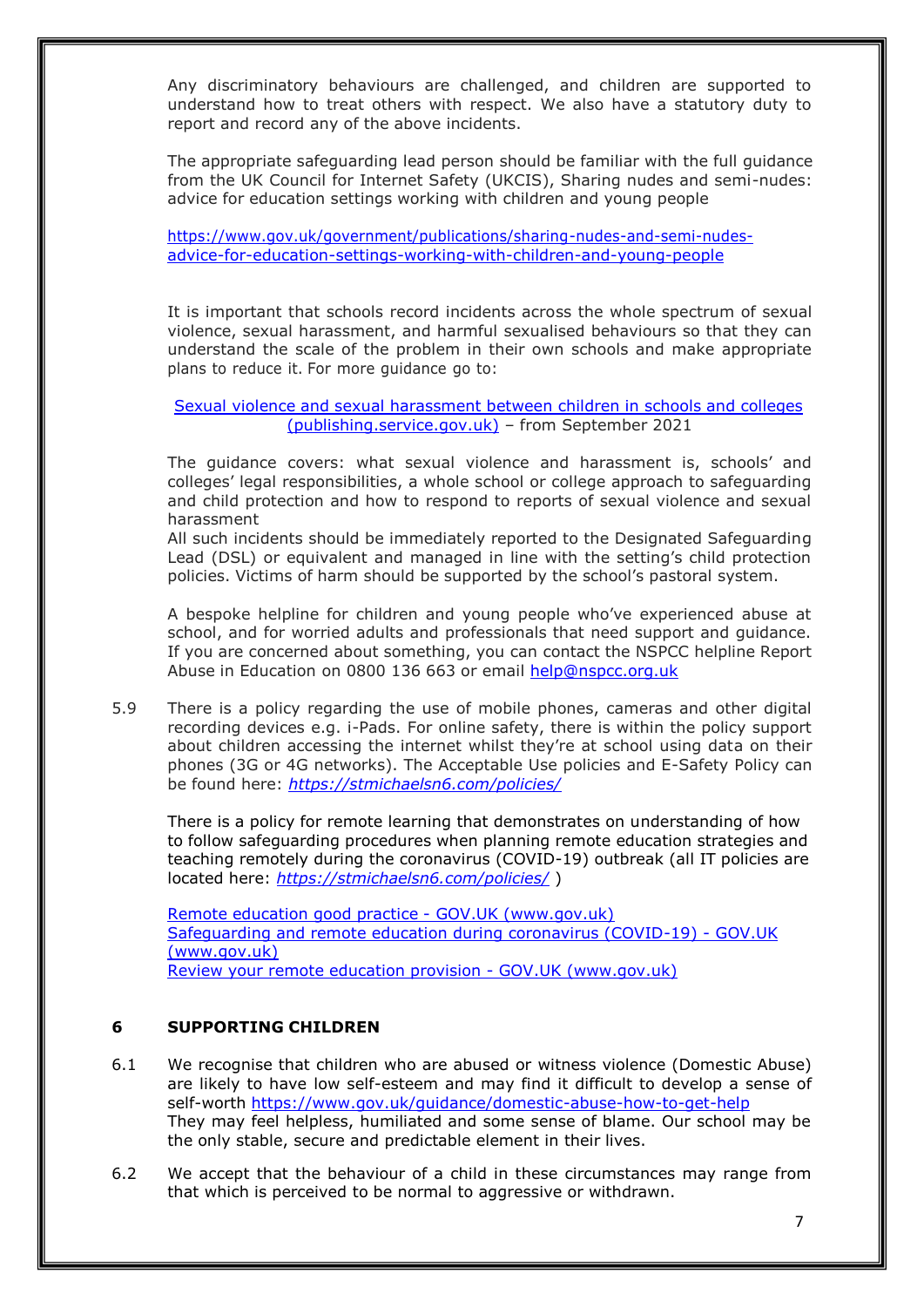- 6.3 Our school will support all pupils by:
	- ➢ ensuring the content of the curriculum includes social and emotional aspects of learning; through PSHE, Relationships Education and other curriculum contexts, pupils are encouraged to talk about feelings and deal assertively with pressures, are listened to, and know to whom they can turn to for help and advice;
	- ➢ providing pupils with a range of appropriate adults to approach if they are in difficulties; and ensuring that pupils are taught about safeguarding so that they 'recognise when they are at risk and how to get help when they need it' (KCSIE 2020)
	- $\triangleright$  supporting children's development in ways that will foster security, confidence and independence and encourage the development of self-esteem and selfassertiveness while not condoning aggression or bullying. The anti-bullying policy is located here: [https://stmichaelsn6.com/wp-content/uploads/2021/02/Anti-](https://stmichaelsn6.com/wp-content/uploads/2021/02/Anti-Bullying-Policy-EXP-Feb-23.pdf)[Bullying-Policy-EXP-Feb-23.pdf](https://stmichaelsn6.com/wp-content/uploads/2021/02/Anti-Bullying-Policy-EXP-Feb-23.pdf)
	- $\triangleright$  ensuring a comprehensive curriculum response to online safety, enabling children and parents to learn about the risks of new technologies and social media and to use these responsibly, plus Relationship and Sexual Health Education (RSHE) requirements;
	- $\triangleright$  liaising and working together with other support services and those agencies involved in safeguarding children, including domestic abuse [https://www.gov.uk/government/consultations/domestic-abuse-act-statutory](https://www.gov.uk/government/consultations/domestic-abuse-act-statutory-guidance)[guidance](https://www.gov.uk/government/consultations/domestic-abuse-act-statutory-guidance)
	- $\triangleright$  ensuring that the curriculum will help children stay safe, recognise when they do not feel safe and identify who they might or can talk to and will support young people to become more resilient to inappropriate behaviours towards them, risk taking behaviours and behaviours that children may be coerced into including sexual harassment, peep-on-peer abuse, 'sexting' and the displaying of 'Harmful Sexualised Behaviour'; [https://www.csacentre.org.uk/resources/key](https://www.csacentre.org.uk/resources/key-messages/harmful-sexual-behaviour/)[messages/harmful-sexual-behaviour/](https://www.csacentre.org.uk/resources/key-messages/harmful-sexual-behaviour/)
	- ➢ having a behaviour policy that is aimed at supporting vulnerable pupils in the school. The school will ensure that each pupil knows that some behaviour is unacceptable but that they are valued and not to be blamed for any abuse which has occurred. (The behaviour policy is located: [https://stmichaelsn6.com/wp](https://stmichaelsn6.com/wp-content/uploads/2021/02/Behaviour-Policy-EXP-Feb-22.pdf)[content/uploads/2021/02/Behaviour-Policy-EXP-Feb-22.pdf](https://stmichaelsn6.com/wp-content/uploads/2021/02/Behaviour-Policy-EXP-Feb-22.pdf) The behaviour policy outlines measures to prevent bullying, including cyber-bullying, prejudice-based and discriminatory bullying
	- ➢ acknowledging the importance of 'contextual safeguarding', or 'Extra Familial Harm', which considers wider environmental factors in a pupil's life that may be a threat to their safety and/or welfare: safeguarding incidents and/or behaviours can be associated with factors outside the school and/or can occur between children outside the school. All staff, but especially the DSLs and their Deputies will consider the context within which such incidents and/or behaviours occur. Working [together](https://www.gov.uk/government/publications/working-together-to-safeguard-children--2) to safeguard [children July](https://www.gov.uk/government/publications/working-together-to-safeguard-children--2) 2018 and KCSIE [September](https://assets.publishing.service.gov.uk/government/uploads/system/uploads/attachment_data/file/1007260/Keeping_children_safe_in_education_2021.pdf) 2021
	- ➢ liaising with a range of Early Help agencies that support the pupil such as Health Services, Haringey Social Care, Child and Adolescent Mental Health Services, Education Welfare Services, Special Educational Support Services, Youth Services and the Educational Psychology Service.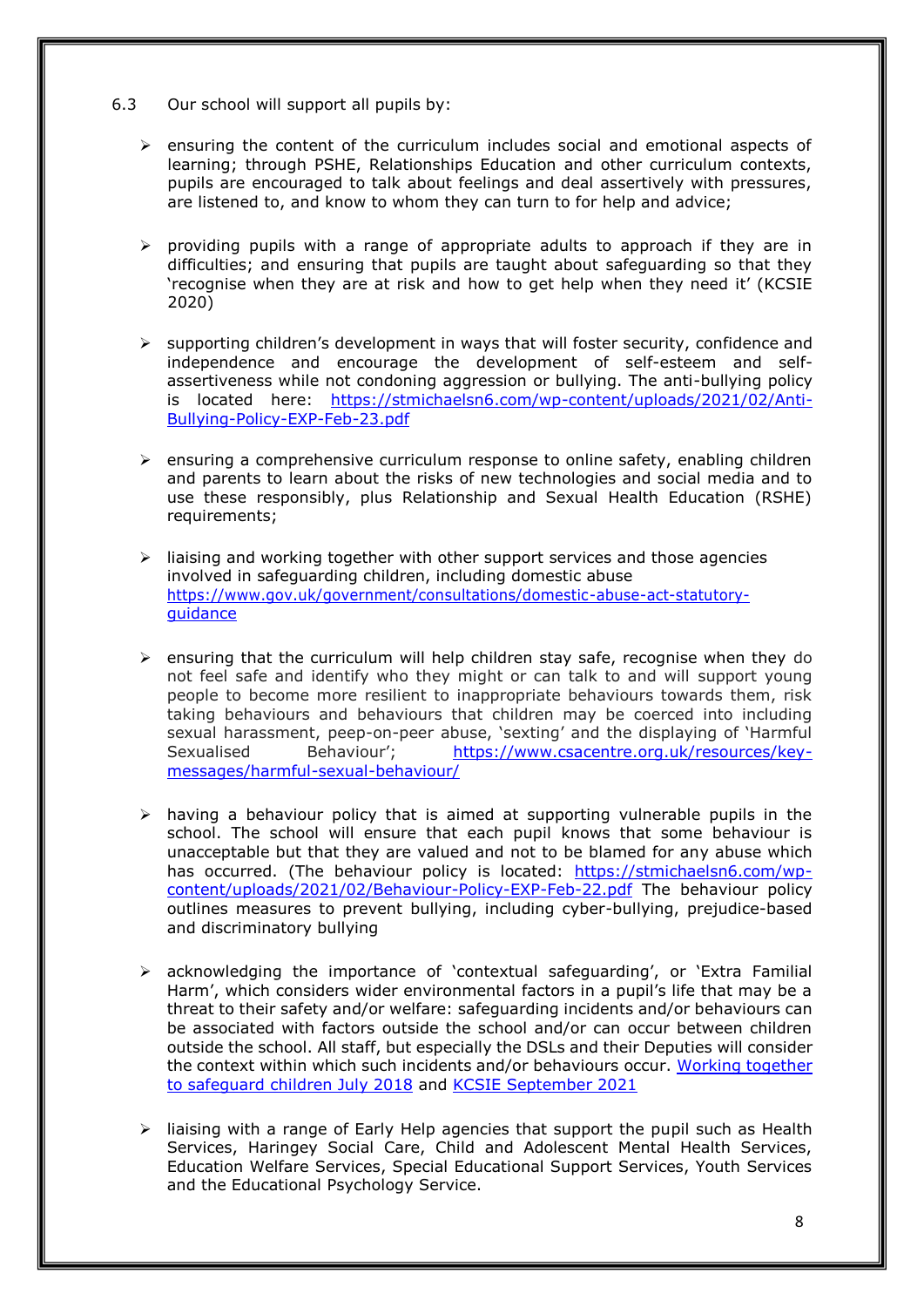[https://www.gov.uk/government/publications/promoting-children-and-young](https://www.gov.uk/government/publications/promoting-children-and-young-peoples-emotional-health-and-wellbeing)[peoples-emotional-health-and-wellbeing](https://www.gov.uk/government/publications/promoting-children-and-young-peoples-emotional-health-and-wellbeing)

- $\triangleright$  ensuring that, when a pupil who is the subject of a Child Protection Plan leaves, their information is transferred to the new school within two weeks and that the child's Social Worker is informed that the child has moved;
- $\triangleright$  after 20 days absence if a child has moved and the new school is unknown the school will post details on the school2school (s2s) system;
- $\triangleright$  alerting the authority if it is aware of any child being looked after under a Private Fostering arrangement. On admission to school, and at other times, the school will be vigilant in identifying any private fostering arrangement. (See Appendix A, A.12)
- $\triangleright$  acknowledging that a child that is looked after (CLA) or has been previously looked after by the Local Authority potentially remains vulnerable and all staff should have the skills, knowledge and understanding to keep CLA and previously looked after children safe. It is important that all agencies work together and prompt action is taken on concerns to safeguard these children, who are a particularly vulnerable group;
- $\triangleright$  applying disciplinary measures such as restraint or isolation in response to incidents involving children with special educational needs and disabilities (SEND), by considering the risks carefully, given the additional vulnerability of the group;
- $\triangleright$  recognising that to safeguard a pupil, it may be necessary to use restraint and yet restraint is likely to impact on the well-being of the child. By planning positive and proactive behaviour support, schools and colleges can reduce the occurrence of risky behaviour and the need to use restraint. Guidance is available here:

*<https://www.gov.uk/government/publications/use-of-reasonable-force-in-schools>*

#### 6.4 Peer-on-peer abuse

➢ Peer-on-peer abuse is any form of physical, sexual, emotional, financial, and/or coercive control exercised between children and young people; this includes intimate and non-intimate relationships.

#### **In order to minimise the risk of peer-on-peer abuse the school will:**

- $\triangleright$  Ensure that clear procedures are in place for addressing and minimising the risk of peer-on-peer abuse, including sexual violence and sexual harassment - these procedures are easily understood and easily accessible
- ➢ Ensure that **All** staff are aware that safeguarding issues can manifest themselves via peer-on-peer abuse. This is most likely to include, but may not be limited to:
	- Bullying (including cyberbullying).
	- Physical abuse such as hitting, kicking, shaking, biting, hair pulling, or otherwise causing physical harm.
	- Sexual violence, such as rape, assault by penetration and sexual assault.
	- Sexual harassment, such as sexual comments, remarks, jokes and online sexual harassment, which may be stand-alone or part of a broader pattern of abuse.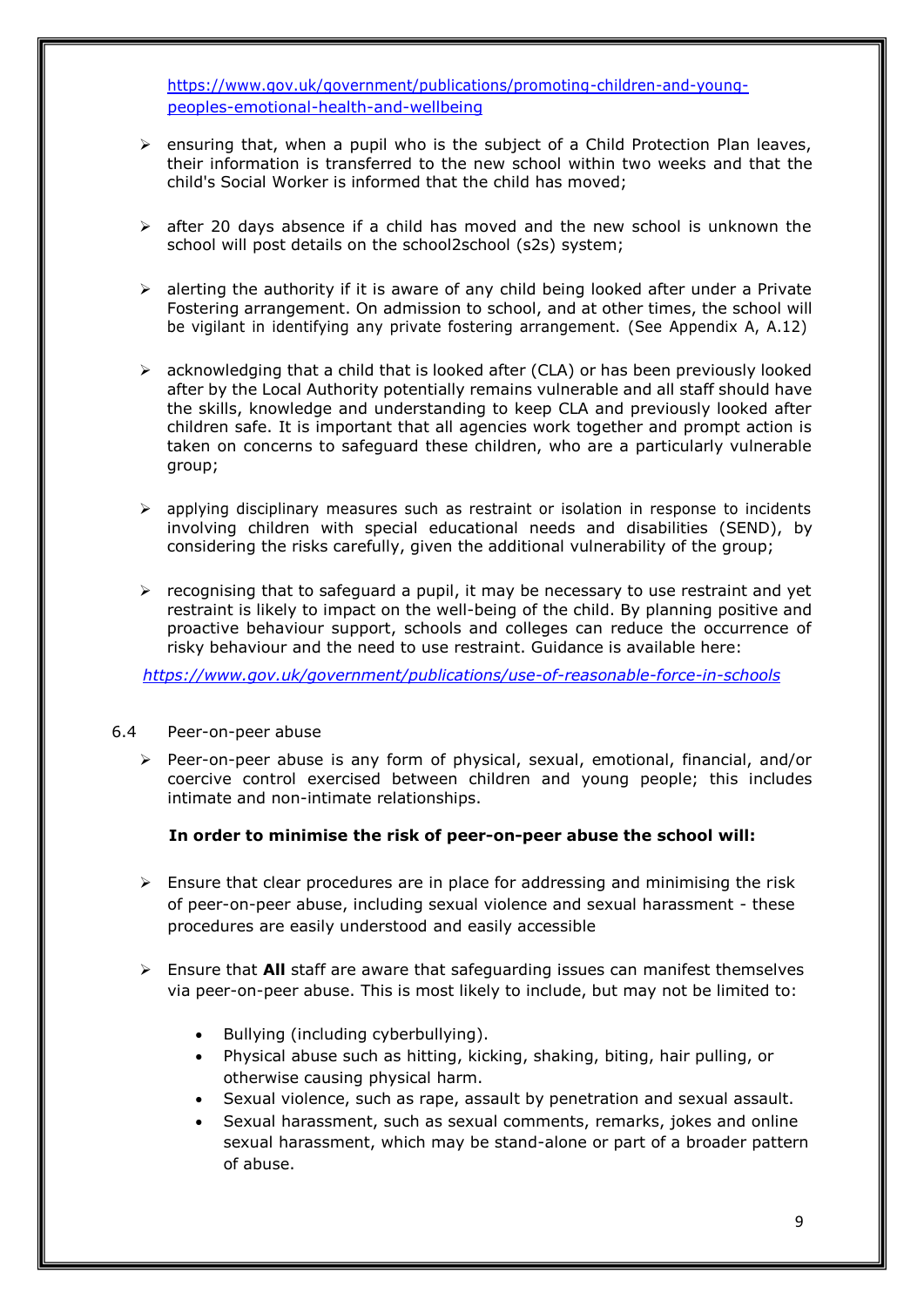- 'Up-skirting', which typically involves taking a picture under a person's clothing without them knowing, with the intention of viewing their genitals or buttocks to obtain sexual gratification, or cause the victim humiliation, distress or alarm.
- 'Sexting' (the action or practice of sending sexually explicit photographs\* or messages via mobile phone. \*Also known as 'sending nudes').
- Initiation/hazing type violence and rituals.
- ➢ Ensure that **all** staff are aware that abuse is abuse, and peer-on-peer abuse will never be tolerated or passed off as "banter", "just having a laugh" or "part of growing up". Furthermore, they should recognise the gendered nature of peeron-peer abuse (i.e. that it is more likely that girls will be victims and boys' perpetrators), but that all peer on peer abuse is unacceptable and will be taken seriously.
- ➢ Provide a developmentally appropriate PSHE and RSE curriculum which develops pupils' understanding of acceptable behaviour and keeping themselves safe.
	- The first unit to be taught each year, beginning at Reception level, is "Being Me in My World", and includes 'Differences, respecting others and creating a safe school'
	- The next unit is "Celebrating Difference". Discussions about bullying begin in Year 1 with this unit and are carried on in a progressive way up to Year 6.
	- Differences between boys and girls and acceptance that this is OK is introduced in Year 2.
	- The impact of homophobic slurs, body shaming comments etc. is introduced in Year 3.
	- Body image is revisited again in Year 5 as part of the "Healthy Me" unit (although it is touched upon in Year 4 as part of a discussion on group dynamics and healthy friendships).
	- The Summer 1 unit is on "Relationships and getting along". This also begins in Reception and builds progressively.
	- In Year 4 we introduce the topic of boyfriends and girlfriends and explicitly teach that there is no need to feel pressurised into having a boyfriend/girlfriend. It also shows ways of showing love and being loved.
	- Year 5 talks about self-esteem and relationships, technology and cyber bullying.
	- In Year 6 we talk about power and control.
	- $\triangleright$  Have systems in place for any student to raise concerns with staff, knowing that they will be **listened to, believed and valued**. The system for reporting concerns is the CPOMs procedure, and these are treated in the same way as any other type of disclosure. The school ensures victims, perpetrators and any other child affected by peer-on-peer abuse will be appropriately supported according to the safeguarding procedures.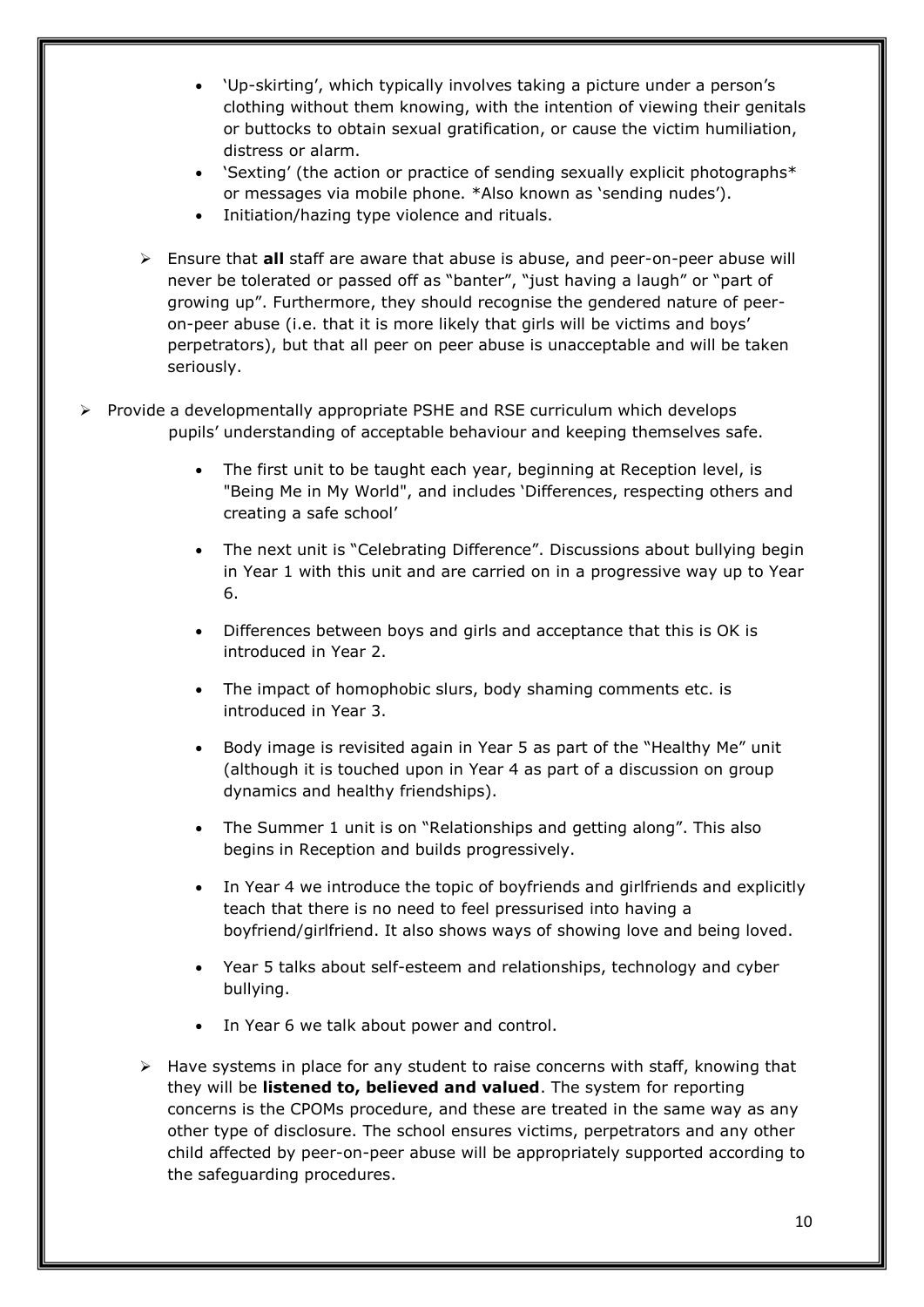- $\triangleright$  Develops robust risk assessments where appropriate.
- ➢ Have relevant policies in place (these include: Behaviour Policy, Anti-Bullying Policy).
- ➢ See Appendix E for further information on protecting children from peer-on peer sexual abuse.

## **7 SAFEGUARDING PROCEDURE**

- 7.1 We have developed a structured procedure in line with Haringey Safeguarding Children Partnership which will be followed by all members of the school community in cases of suspected abuse. This is detailed in Appendix D.
- 7.2 If you have concerns that a child may be at risk of significant harm or has already been harmed or abused then you should you should make immediate telephone contact with Haringey's Multi-Agency Safeguarding Hub (MASH):
	- Monday to Thursday 8.45am to 5pm; Friday 8.45am to 4.45pm Tel: 020 8489 4470
	- Out of office hours, including weekends the Emergency Duty Team Tel: 020 8489 0000
- 7.3 The name of the Designated Safeguarding Lead will be clearly advertised in the school and on the website, with a statement explaining the school's role in referring and monitoring cases of suspected abuse.
- 7.4 We will ensure all parents and carers are aware of the responsibilities of staff members to safeguard and promote the welfare of children by publishing the policy and procedures on our website and by referring to them in our introductory school materials.
- 7.5 We will use the NSPCC- [When to call the police](https://www.npcc.police.uk/documents/Children%20and%20Young%20people/When%20to%20call%20the%20police%20guidance%20for%20schools%20and%20colleges.pdf) to help designated safeguarding leads understand when they should consider calling the police and what to expect when they do.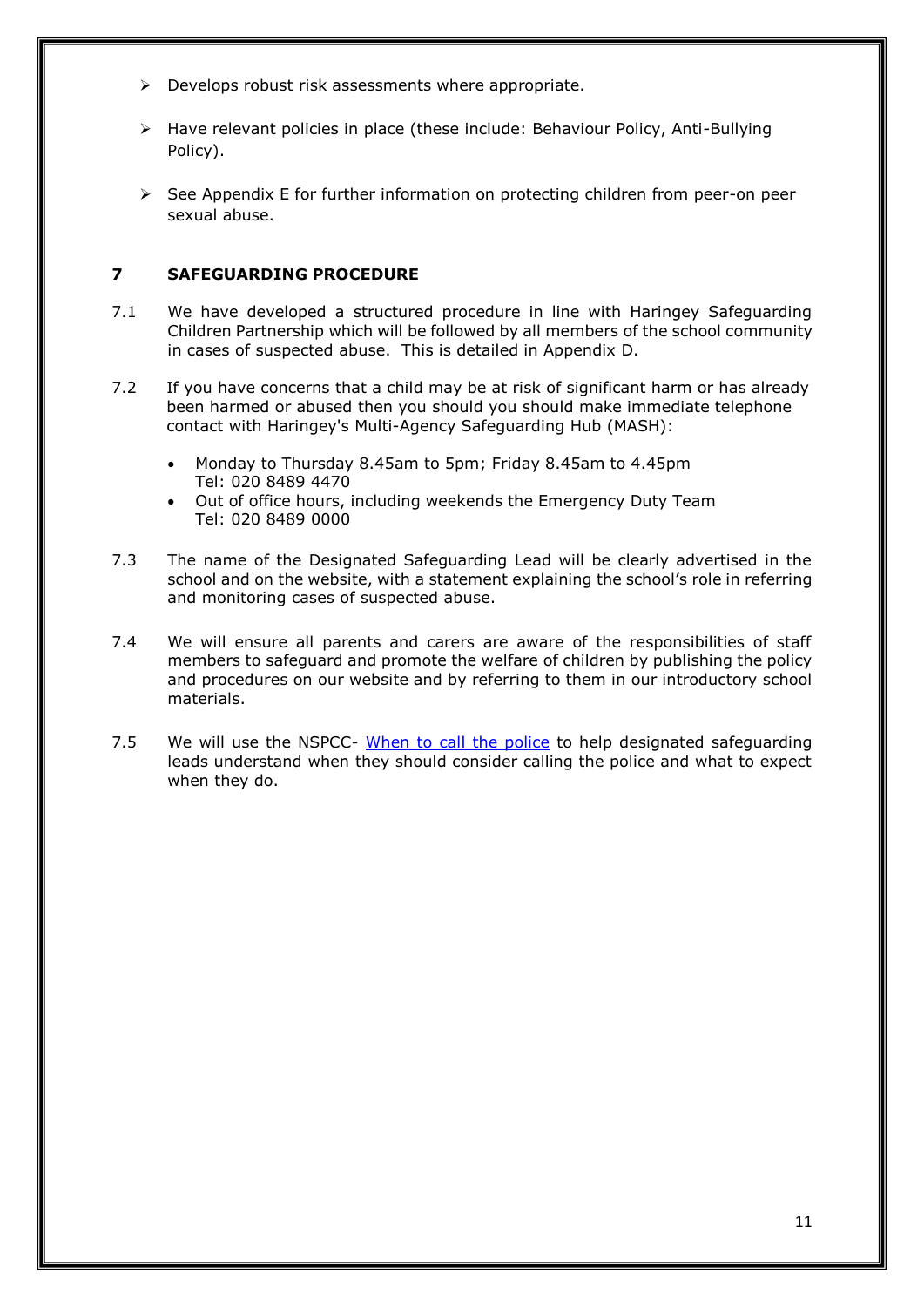#### **8 DEALING WITH A DISCLOSURE MADE BY A CHILD – ADVICE FOR ALL MEMBERS OF STAFF**

8.1 *If a child discloses that he or she has been abused in some way, the member of staff or volunteer should follow this guidance:*



In addition:

- ➢ Inform the Designated Safeguarding Lead without delay and follow safeguarding process.
- ➢ Complete an entry on CPOMS

*Dealing with a disclosure from a child and safeguarding issues can be stressful. Consider seeking support for yourself and discuss this with the DSL.*

Further information about what to do if you are worried that a child is being abused is available here in advice for practitioners:

> *[https://www.gov.uk/government/publications/what-to-do-if-youre](https://www.gov.uk/government/publications/what-to-do-if-youre-worried-a-child-is-being-abused--2)[worried-a-child-is-being-abused--2](https://www.gov.uk/government/publications/what-to-do-if-youre-worried-a-child-is-being-abused--2)*

## **RECORD KEEPING**

- 8.2 All concerns, discussions and decisions made and the reasons for those decisions **must** be recorded in writing (signed and dated).
- 8.3 We will continue to support any pupil leaving the school about whom there have been concerns by ensuring that all appropriate information, including Safeguarding and welfare concerns, is forwarded under confidential cover to the pupil's new school as a matter of priority.
- 8.4 Schools should have at least two emergency contacts for every child in the school in case of emergencies, and in case there are welfare concerns at the home in order to reduce the risk of not making contact with family members where welfare and/or safeguarding concerns are identified. (Keeping Children Safe in Education 2021)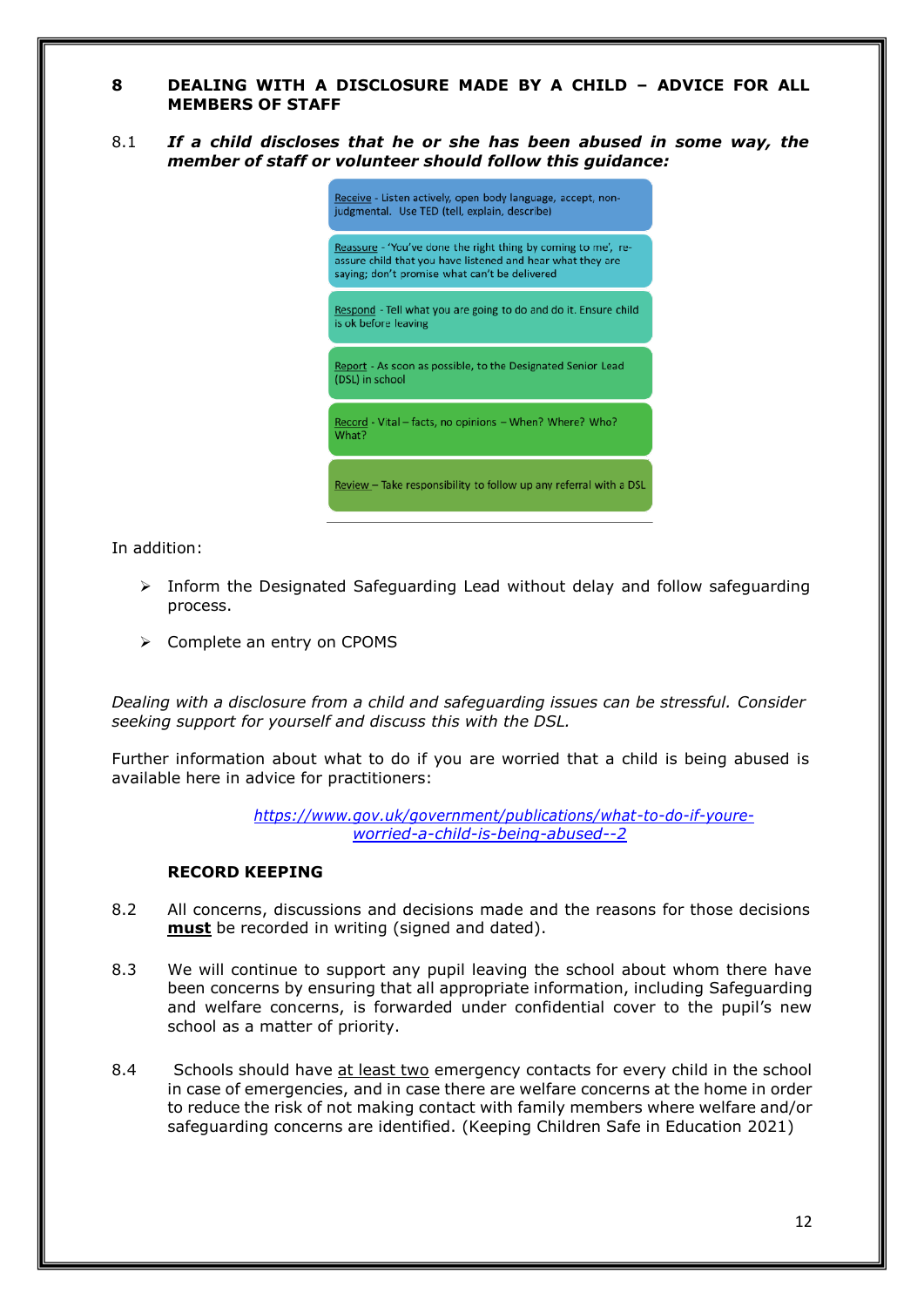## **9 DISCUSSING CONCERNS WITH THE FAMILY AND THE CHILD – ADVICE FOR THE DESIGNATED SAFEGUARDING LEAD (DSL)**

- 9.1 In general, you should always discuss any concerns the school may have with the child's parents. They need to know that you are worried about their child. However, you should not discuss your concerns if you believe that this would place the childat greater risk or lead to loss of evidence for a police investigation.
- 9.2 If you make a decision not to discuss your concerns with the child's parents or carers, this must be recorded in the child's Safeguarding file with a full explanation for your decision.
- 9.3 It is important to record and consider the child's wishes and feelings, as part of planning what action to take in relation to concerns about their welfare. Capturing the lived experience of the child is paramount to ensure that actions remain childcentred.
- 9.4 When talking to children, you should take account of their age, understanding and preferred language, which may not be English. It is also important to consider how children with SEND may need support in communicating.
- 9.5 How you talk to a child will also depend on the substance and seriousness of the concerns. You may need to seek advice from Haringey or the police to ensure that neither the safety of the child nor any subsequent investigation is jeopardised.
- 9.6 If concerns have arisen as a result of information given by a child, it is important to reassure the child but not to promise confidentiality.
- 9.7 It is expected that you discuss your concerns with the parents and seek their agreement to making a referral to MASH, unless you consider that this would place the child at increased risk of significant harm.
- 9.8 You do not need the parents' consent to make a referral if you consider the child is in need of protection, although parents will ultimately be made aware of which organisation made the referral. If parents refuse to give consent to a referral but you decide to continue, you need to make this clear to Haringey's Multi-Agency Safeguarding Hub (MASH) Tel. 020 8489 4470
- 9.9 If you decide to refer the child without the parents' consent, make sure to record this with a full explanation of your decision.

**MAKING A REFERRAL -** If a child or young person is at risk of harm, abuse or neglect please report it to **Haringey's Multi-Agency Safeguarding Hub** (**MASH**)

- Monday to Thursday 8.45am to 5pm; Friday 8.45am to 4.45pm Tel: 020 8489 4470
- Out of office hours, including weekends the Emergency Duty Team Tel: 020 8489 0000

During your phone call, if you are a professional working with children, you may be asked to complete a referral form within 48 hours, which should be emailed securely to [mashreferral@haringey.gov.uk](mailto:mashreferral@haringey.gov.uk)

## **In an emergency always call police on 999.**

**If you think there has been a crime but it is not an emergency call 101.**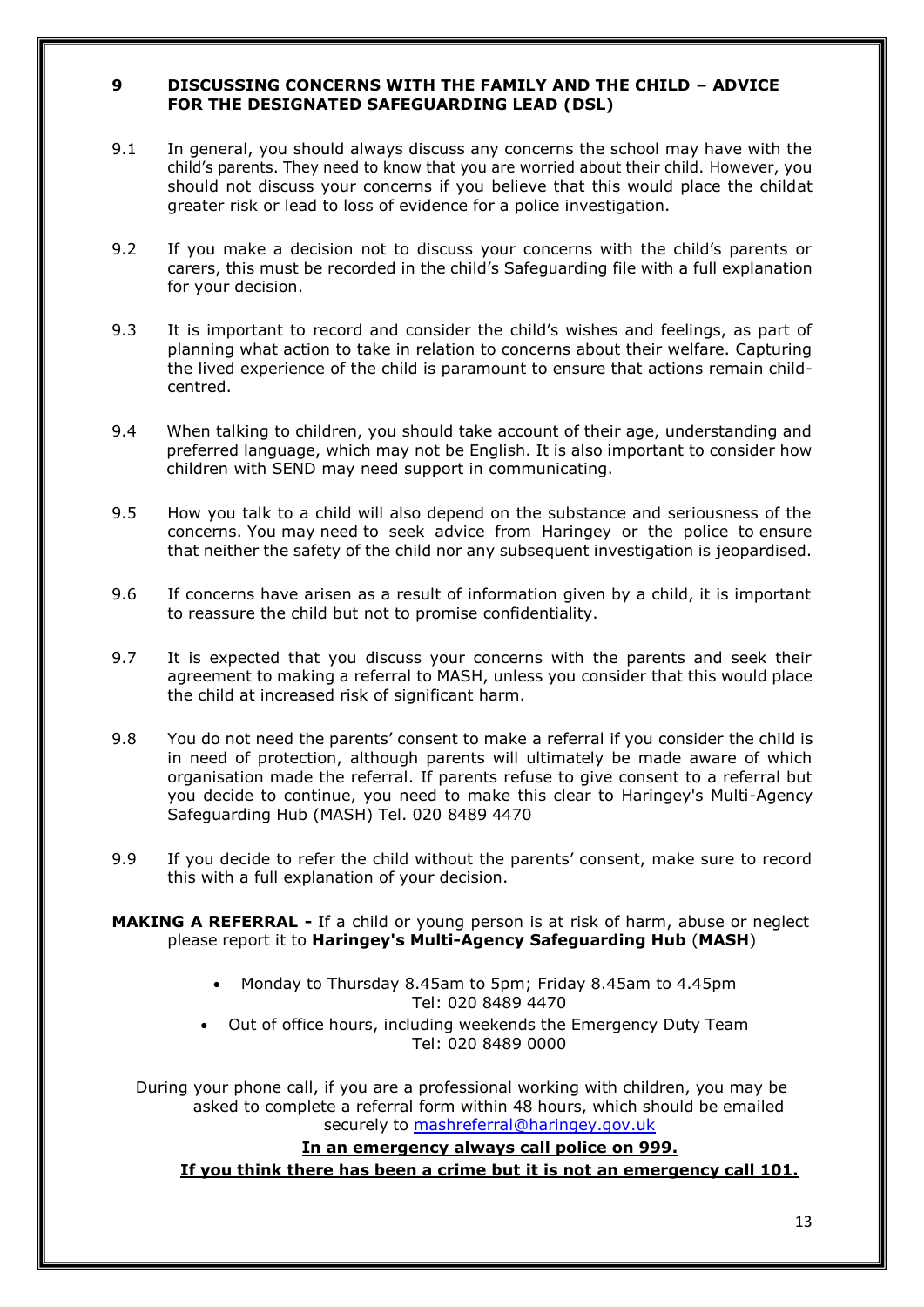## **10 SAFER WORKFORCE AND MANAGING ALLEGATIONS AGAINST STAFF AND VOLUNTEERS (This procedure is detailed in Appendix C, Section 4)**

10.1 We will prevent people who pose risks to children from working in our school by ensuring that all individuals working in any capacity at our school have been subjected to safeguarding checks in line with *[Keeping Children Safe in Education:](https://assets.publishing.service.gov.uk/government/uploads/system/uploads/attachment_data/file/1007260/Keeping_children_safe_in_education_2021.pdf) [Statutory Guidance for Schools and Colleges, September 2021](https://assets.publishing.service.gov.uk/government/uploads/system/uploads/attachment_data/file/1007260/Keeping_children_safe_in_education_2021.pdf)* In addition to obtaining the DBS certificate described, anyone who is appointed to carry out teaching work will require an additional check to ensure they are not prohibited from teaching. See Appendices B & C.

A check of any prohibition can be carried out using the Teacher Services' system that may be found here: *<https://teacherservices.education.gov.uk/> (January2018)*

Prohibition orders are described in the National College for Teaching and Leadership's (NCTL) publication Teacher misconduct: the prohibition of teachers. It can be found here: *[https://www.gov.uk/government/publications/teacher](https://www.gov.uk/government/publications/teacher-misconduct-the-prohibition-of-teachers--3)[misconduct-the-prohibition-of-teachers--3](https://www.gov.uk/government/publications/teacher-misconduct-the-prohibition-of-teachers--3)*

- 10.2 We will ensure that agencies and third parties supplying staff provide us evidence that they have made the appropriate level of safeguarding checks on individuals working in our school. See Appendix C, C.3 for information on Single Central Record (SCR). The single central record must cover the following people: all staff, including teacher trainees on salaried routes, agency and third-party and supply staff who work at the school. The Single Central Record is stored in a secure driveand managed by trained staff in the school office.
- 10.3 Every job description and person specification, and job advertisement will have a clear statement about the safeguarding responsibilities of the post holder.
- 10.4 We will ensure that at least one member of every interview panel has completed safer recruitment training within the last 5 years.
- 10.5 We have a procedure in place to manage allegations against members of staff, supply staff and volunteers, (and to respond to low level concerns) in line with Haringey's procedures: *[https://www.haringey.gov.uk/children-and](https://www.haringey.gov.uk/children-and-families/childrens-social-care/child-protection/allegations-against-staff-who-work-children)[families/childrens-social-care/child-protection/allegations-against-staff-who-work](https://www.haringey.gov.uk/children-and-families/childrens-social-care/child-protection/allegations-against-staff-who-work-children)[children](https://www.haringey.gov.uk/children-and-families/childrens-social-care/child-protection/allegations-against-staff-who-work-children)*

**All allegations against staff should be reported without delay to:**

#### *Haringey's Local Authority Designated Officer (LADO)*

Email: [LADO@haringey.gov.uk](mailto:LADO@haringey.gov.uk) T.020 8489 2968 **Alternative numbers:**

020 8489 1031/ 5432/ 3205

[referral form](https://haringeyscp.org.uk/assets/1/lado-referral-form_nov-2019.docx) for the LADO

10.6 Supply teachers – we will consider all allegations against an individual not directly employed by, where disciplinary procedures do not fully apply, (for example, supply teachers provided by an employment agency) and ensure allegations are dealt with properly and communication with supply agency and Local Authority Designated Officer (LADO) is continued throughout the investigation.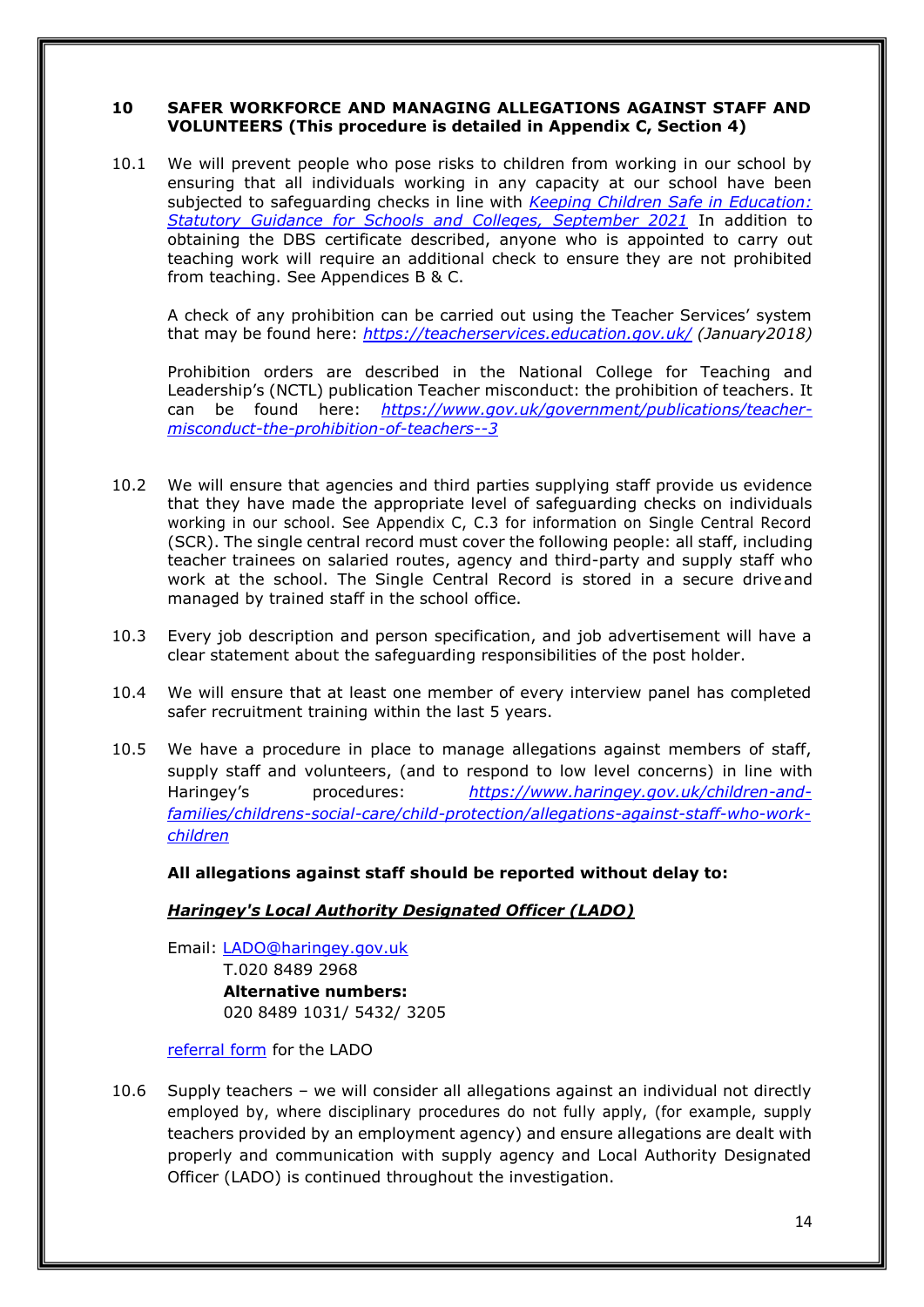- 10.7 There is an agreed staff behaviour policy (called the code of conduct) which is compliant with 'Safer Working Practices', and includes - acceptable use of technologies, staff/pupil relationships and communications including the use of social media The staff code of conduct is located in the staff handbook.
- 10.8. For agency and third party supply staff, schools and colleges must also include whether written confirmation has been received that the employment business supplying the member of supply staff has carried out the relevant checks and obtained the appropriate certificates, and the date that confirmation was received and whether any enhanced DBS certificate check has been provided in respect of the member of staff.

Further guidance can be accessed:

[https://c-cluster-110.uploads.documents.cimpress.io/v1/uploads/13ecce28-e8f2-49e9-83c6](https://c-cluster-110.uploads.documents.cimpress.io/v1/uploads/13ecce28-e8f2-49e9-83c6-c29337cd8071~110/original?tenant=vbu-digital) [c29337cd8071~110/original?tenant=vbu-digital](https://c-cluster-110.uploads.documents.cimpress.io/v1/uploads/13ecce28-e8f2-49e9-83c6-c29337cd8071~110/original?tenant=vbu-digital)

## **11 STAFF INDUCTION, TRAINING AND DEVELOPMENT**

- 11.1 All new members of staff, including newly-qualified teachers and teaching assistants, will be given induction that includes basic safeguarding training on how to recognise signs of abuse, how to respond to any concerns, e-safety and familiarisation with the safeguarding policy, staff code of conduct, Keeping Children Safe in Education: Statutory Guidance for Schools and Colleges, Part One, September 2021 and other related policies. There are mechanisms in place, such as safeguarding updates, to assist staff to understand and discharge their role and responsibilities as set out in Part one of Keeping Children Safe in Education. Staff should also read, "Working Together to [Safeguard](https://www.gov.uk/government/publications/working-together-to-safeguard-children--2) Children." July 2018
- 11.2 The induction will be proportionate to staff members' roles and responsibilities
- 11.3 All Designated Safeguarding Leads (DSLs) will undergo updated Safeguarding training every two years. DSLs should undertake Prevent awareness training.
- 11.4 All staff members of the school will undergo face to face training (whole-school training) which is regularly updated and at least every three years. *All governors must undergo governor specific awareness training at least every two years – this is to be decided by the school / setting*. All staff will have access to Haringey's multi-agency safeguarding training and e-learning.
- 11.5 Staff members who miss the whole-school training will be required to undertake other relevant training to make up for it, e.g. by joining another school's wholeschool training.
- 11.6 The nominated governor for safeguarding will undergo training prior to or soon after appointment to the role; this training will be updated every three years.
- 11.7 We will ensure that staff members provided by other agencies and third parties, e.g. supply teachers and contractors, have received appropriate safeguarding training commensurate with their roles before starting work. They will be given the opportunity to take part in whole-school training if it takes place during their period of work for the school.
- 11.8 The Designated Safeguarding Lead will provide briefings to the school on any changes to safeguarding legislation and procedures and relevant learning from local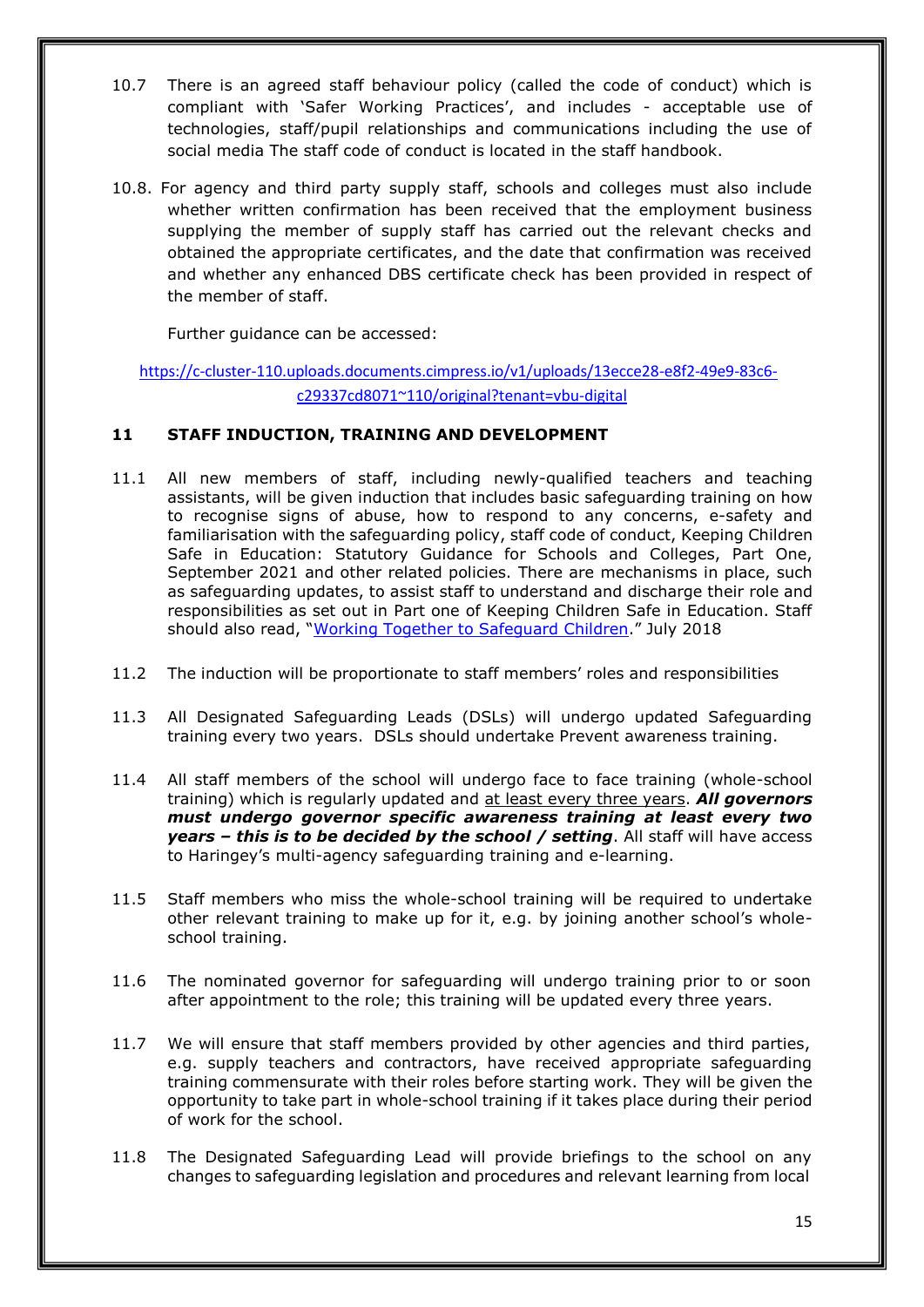and national serious case reviews. These will occur annually or more frequently when necessary.

*<https://haringeyscp.org.uk/serious-case-reviews/haringey-scrs>*

11.9 The school will maintain accurate and up to date records of staff induction and training.

## **12 CONFIDENTIALITY, CONSENT AND INFORMATION SHARING**

- 12.1 We recognise that all matters relating to Safeguarding are confidential.
- 12.2 The Head teacher or the Designated Safeguarding Leads will disclose any information about a pupil to other members of staff on a need-to-know basis only
- 12.3 All staff members must be aware that they cannot promise a child to keep key information a secret or to themselves which might compromise the child's safety or well-being.
- 12.4 All staff members have a professional responsibility to share information with other agencies in order to safeguard children.
- 12.5 All staff members who come into contact with children will be given appropriate training to understand the purpose of information sharing in order to safeguard and promote children's welfare.
- 12.6 We will ensure that staff members are confident about what they can and should do under the law, including how to obtain consent to share information and when information can be shared without consent.
- 12.7 Staff should not assume a colleague or another professional will take action and share information that might be critical in keeping children safe. They should be mindful that early information sharing is vital for effective identification, assessment and allocation of appropriate service provision. [Information Sharing:](https://www.gov.uk/government/publications/safeguarding-practitioners-information-sharing-advice) Advice for Practitioners Providing [Safeguarding](https://www.gov.uk/government/publications/safeguarding-practitioners-information-sharing-advice) Services to Children, Young People, [Parents and Carers](https://www.gov.uk/government/publications/safeguarding-practitioners-information-sharing-advice) supports staff who have to make decisions about sharing information. This advice includes the seven golden rules for sharing information and considerations with regard to the Data Protection Act 2018 and General Data Protection Regulation (GDPR). If in any doubt about sharing information, staff should speak to the designated safeguarding lead or a deputy. Fears about sharing information must not be allowed to stand in the way of the need to promote the welfare, and protect the safety of children. (KCSIE 2021)

## **13 INTER-AGENCY WORKING**

- 13.1 We will develop and promote effective working relationships with other agencies, including agencies providing early help services to children, the police and Children's Social Care. Early help means providing support as soon as a problem emerges at any point in a child's life, from the foundation years through to the teenage years. For more information on Early Help click: <https://www.haringey.gov.uk/children-and-families/early-help>
- 13.2 We will ensure that relevant staff members participate in multi-agency meetings and forums, including child protection conferences and core groups, to consider individual children.
- 13.3 We will participate in Child Safeguarding Practice Reviews (CSPR's), other reviews and file audits as and when required to do so by the Haringey Safeguarding Children Partnership. We will ensure that we have a clear process for gathering the evidence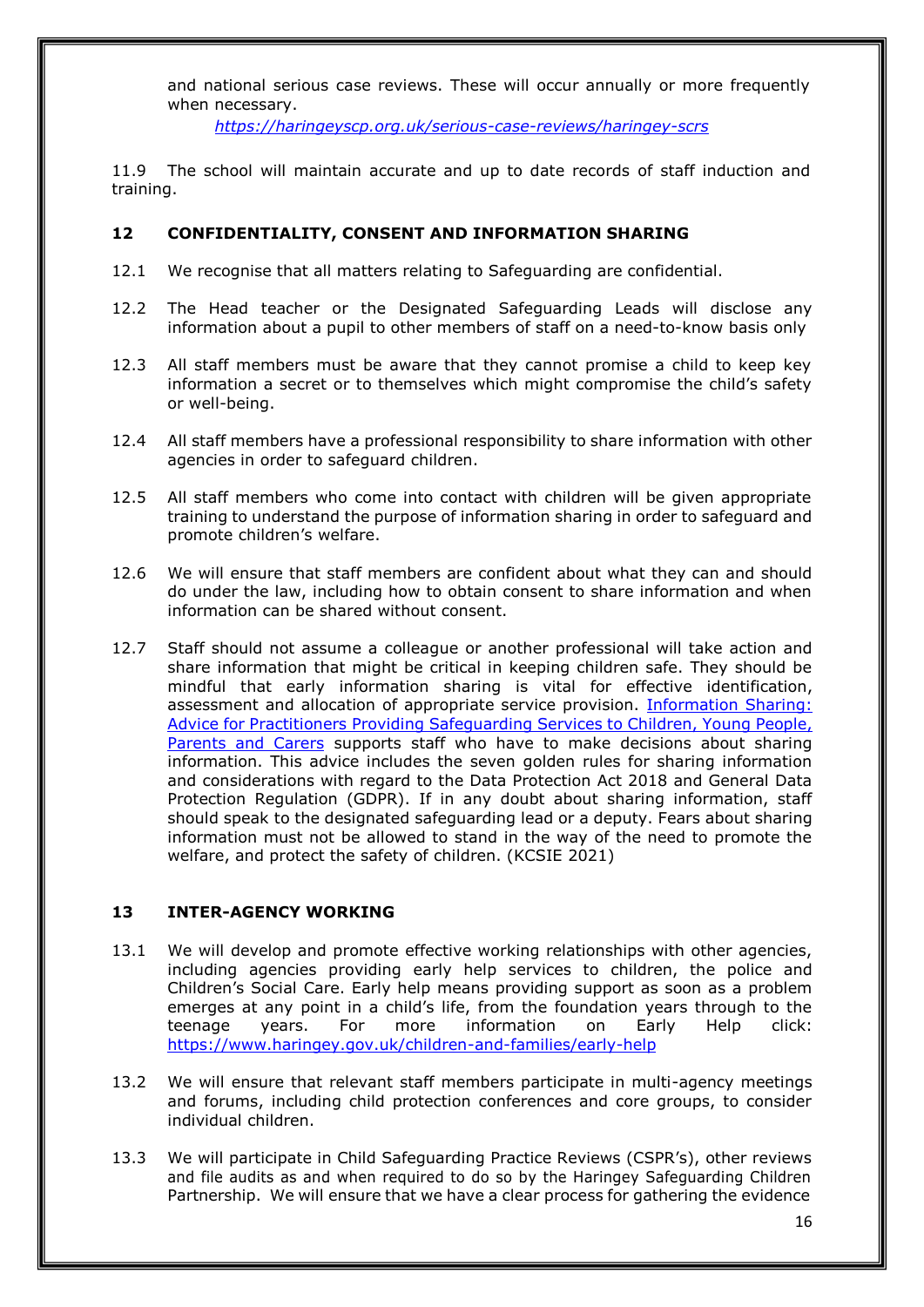required for reviews and audits and embed recommendations into practice and compile required actions within agreed timescales.

## **14 CONTRACTORS, SERVICE AND ACTIVITY PROVIDERS AND WORK PLACEMENT PROVIDERS**

- 14.1 We will ensure that contractors and providers are aware of our school's safeguarding policy and procedures. We will require that employees and volunteers provided by these organisations use our procedure to report concerns.
- 14.2 We will seek assurance that employees and volunteers provided by these organisations and working with our children have been subjected to the appropriate level of safeguarding check in line with *Keeping Children Safe in Education: Statutory Guidance for Schools and Colleges, 2021.* If assurance is not obtained, permission to work with our children or use our school premises may be refused.
- 14.3 When we commission services from other organisations, we will ensure that compliance with our policy and procedures is a contractual requirement.

## **15 WHISTLE-BLOWING AND COMPLAINTS**

15.1 We recognise that children cannot be expected to raise concerns in an environment where staff members fail to do so. The school Whistle Blowing policy is located here: *<https://stmichaelsn6.com/policies/>*

Whistleblowing: guidance and code of practice for employers is located: *[https://assets.publishing.service.gov.uk/government/uploads/system/uploads/att](https://assets.publishing.service.gov.uk/government/uploads/system/uploads/attachment_data/file/415175/bis-15-200-whistleblowing-guidance-for-employers-and-code-of-practice.pdf) [achment\\_data/file/415175/bis-15-200-whistleblowing-guidance-for-employers](https://assets.publishing.service.gov.uk/government/uploads/system/uploads/attachment_data/file/415175/bis-15-200-whistleblowing-guidance-for-employers-and-code-of-practice.pdf)[and-code-of-practice.pdf](https://assets.publishing.service.gov.uk/government/uploads/system/uploads/attachment_data/file/415175/bis-15-200-whistleblowing-guidance-for-employers-and-code-of-practice.pdf) (March 2015)*

Whistleblowing Advice Line is available for all workers - 0800 028 0285 Email *[help@nspcc.org.uk](mailto:help@nspcc.org.uk)*

- 15.2 We will ensure that all staff members are aware of their duty to raise concerns, where they exist, about the management of Safeguarding, which does include the attitude or actions of colleagues. If necessary, they will speak with the head teacher, the chair of the governing body or with the Local Authority Designated Officer (LADO).
- 15.3 We have a clear reporting procedure for children, parents and other people to report concerns or complaints, including abusive or poor practice.
- 15.4 We will actively seek the views of children, parents and carers and staff members on our Safeguarding arrangements through surveys, questionnaires and other means.

#### **16 SITE SECURITY**

- 16.1 All staff members have a responsibility to ensure our buildings and grounds are secure and for reporting concerns that may come to light.
- 16.2 We check the identity of all visitors and volunteers coming into school. Visitors are expected to sign in and out at the terminal in the school office and to display a visitor's badge with photograph while on the school site. Any individual who is not known or identifiable will be challenged for clarification and reassurance.
- 16.3 The school will not accept the behaviour of any individual, parent or anyone else, that threatens school security or leads others, child or adult, to feel unsafe. Such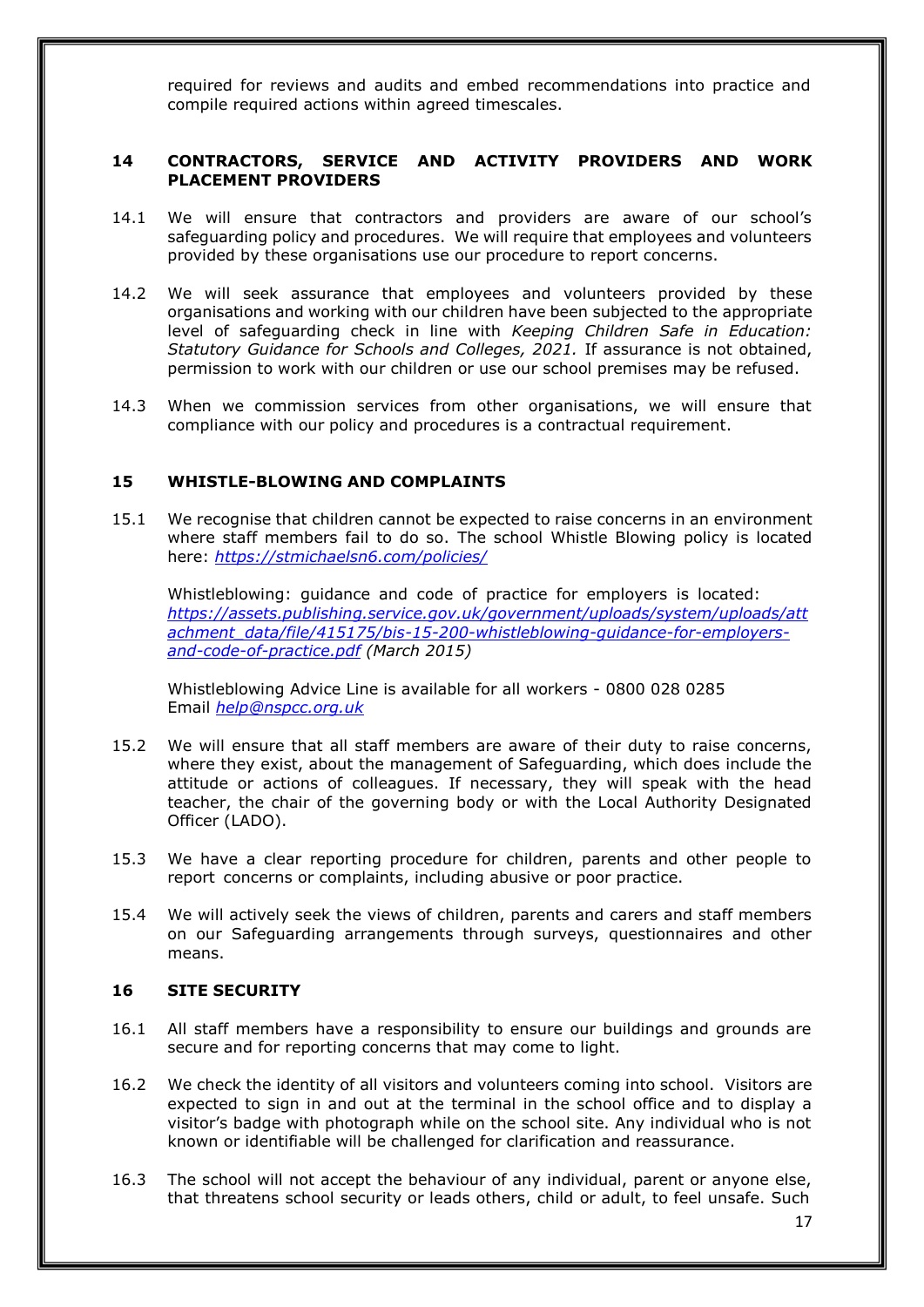behaviour will be treated as a serious concern and may result in a decision to refuse the person access to the school site.

## **17 QUALITY ASSURANCE**

- 17.1 We will ensure that systems are in place to monitor the implementation of and compliance with this policy and accompanying procedures.
- 17.2 The school's senior leadership team and the governing body will ensure that action is taken to remedy any deficiencies and weaknesses identified in child protection arrangements without delay.

## **18 POLICY REVIEW**

- 18.1 This policy and the procedures will be reviewed every academic year. All other linked policies will be reviewed in line with the policy review cycle.
- 18.2 The Designated Safeguarding Lead will ensure that staff members, including volunteers and sessional workers are made aware of any amendments to policies and procedures.

| <b>Updated Policy Date:</b> | Scheduled review |
|-----------------------------|------------------|
| 19/10/2021                  | 19/10/2022       |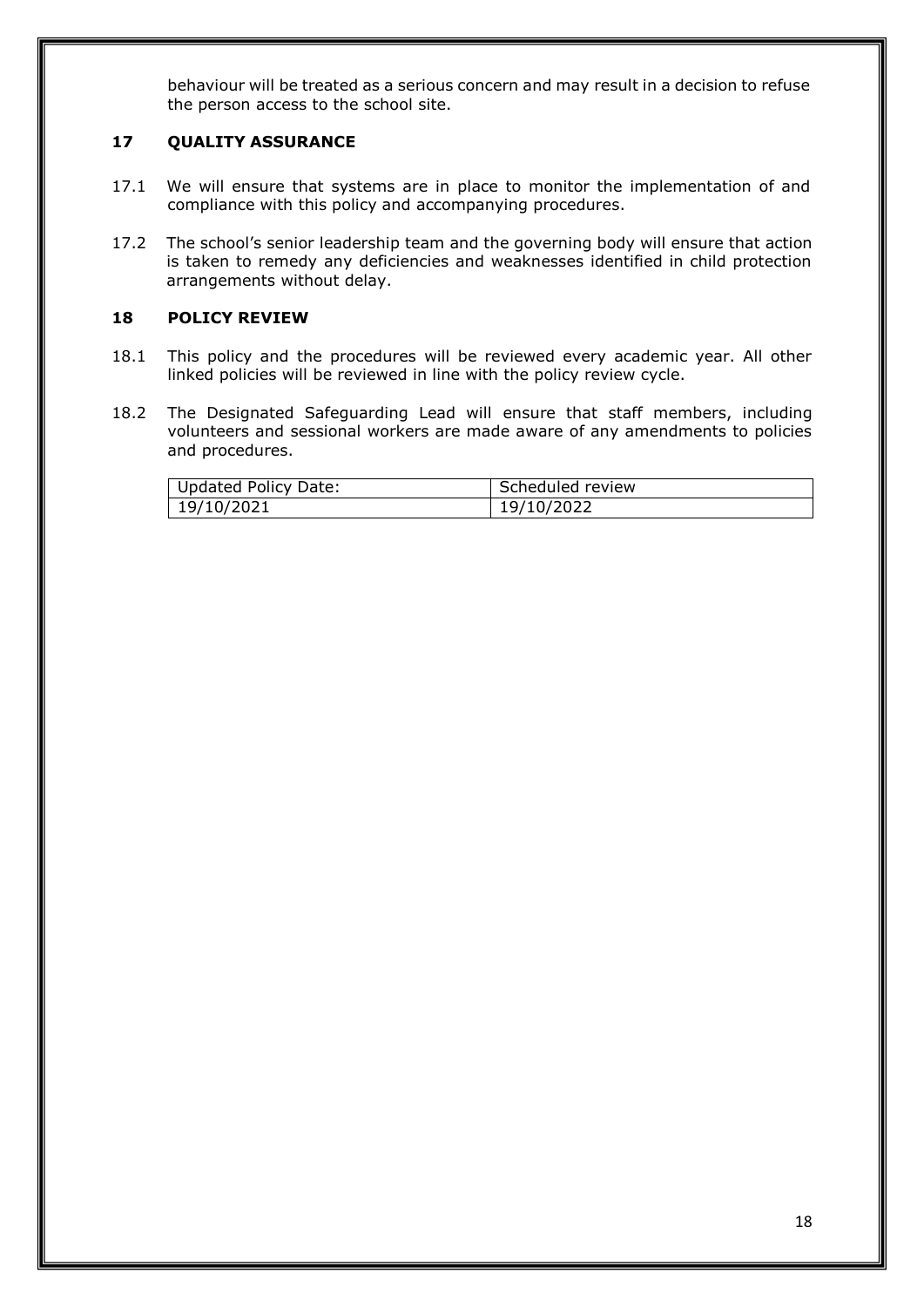## **Appendix A.**

#### **Responsibilities of the Designated Safeguarding Lead**

The Designated Safeguarding lead has a responsibility to consider all incidents in terms of contextual safeguarding. This means assessments of children should consider whether wider environmental factors are present in a child's life that are a threat to their safety and/or welfare.

The key areas of work for the Designated Safeguarding Lead are around:

- Abuse: Physical, Emotional, Neglect, Sexual
- Peer on peer abuse
- Sexual violence and sexual harassment
- 'Sexting'(the action or practice of sending sexually explicit photographs\* or messages via mobile phone. \*Also known as sharing nudes).
- Online safety
- Child criminal exploitation including 'county lines'
- FGM
- Forced Marriage and 'Honour Based Violence'
- Modern Day Slavery or Human Trafficking
- Preventing radicalisation
- Prevent and Extremism
- Working with the Designated Teacher for Looked After Children
- Working with Personal Advisers for care leavers
- Working as Lead professional on some Early Help Cases

## **A.1 Domestic Abuse**

The cross-government definition of domestic violence and abuse is as follows:

Any incident or pattern of incidents of controlling, coercive, threatening behaviour, violence or abuse between those aged 16 or over who are, or have been, intimate partners or family members regardless of gender or sexuality. The abuse can encompass, but is not limited to:

- psychological
- physical
- sexual
- financial
- emotional

Where there is domestic abuse in a family, the children/young people will always experience trauma sometimes in the longer term. The designated safeguarding lead will take appropriate action to ensure children and young people are kept safe, will engage with services to ensure appropriate help for emotional trauma experienced and will seek advice where necessary.

## **A.2 Children of Substance Misusing Parents/Carers**

Misuse of drugs and/or alcohol is strongly associated with significant harm to children, especially when combined with other features such as domestic violence.

When the school receives information or evidence about drug and alcohol abuse by a child's parents/carers they will follow MASH referral procedures.

This is particularly important if the following factors are present:

- use of the family resources to finance the parent's dependency, characterised by inadequate food, heat and clothing for the children.
- children exposed to unsuitable caregivers or visitors, e.g. customers or dealers.
- the effects of alcohol leading to an inappropriate display of sexual and/or aggressive behaviour.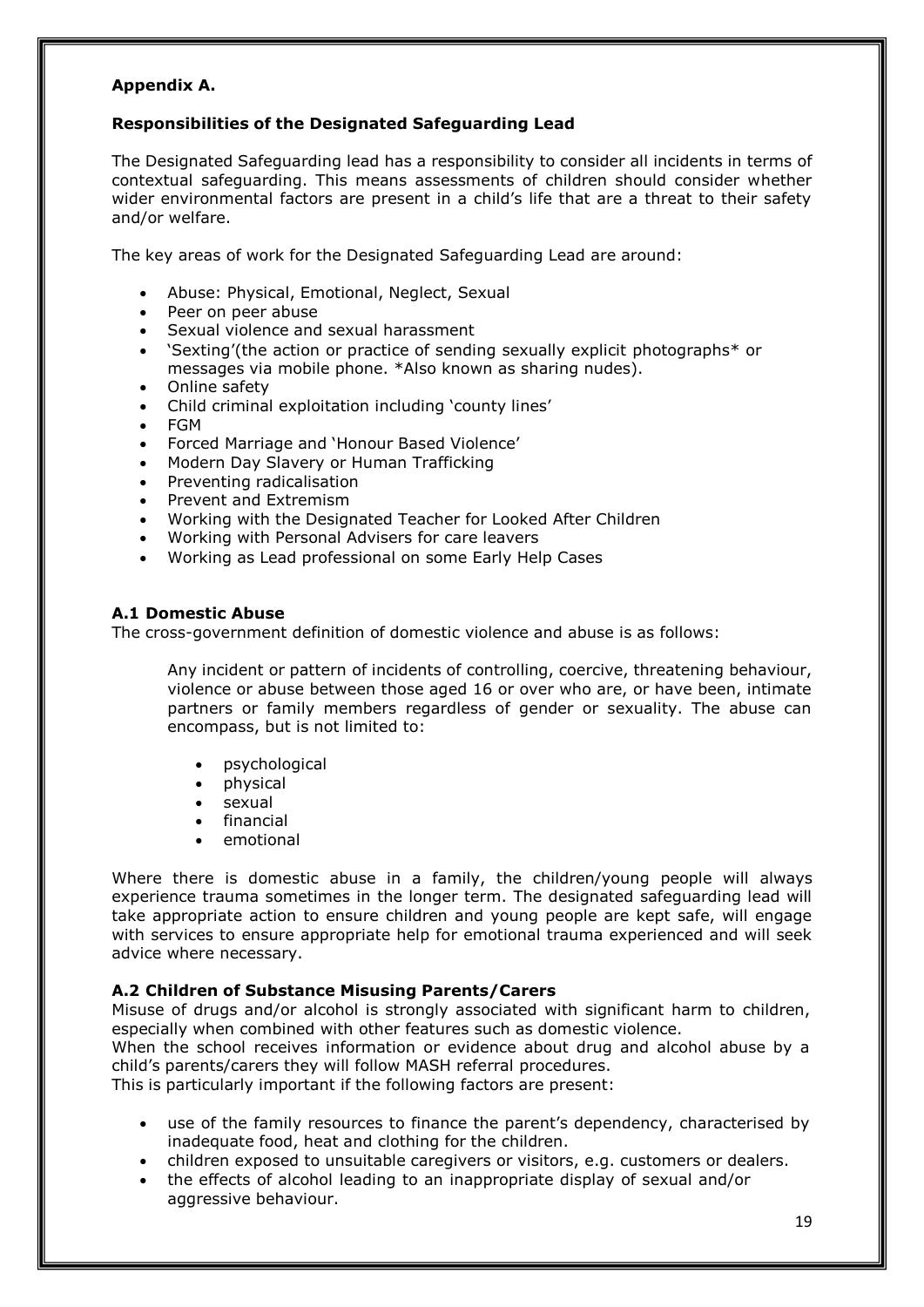- chaotic drug and alcohol use leading to emotional unavailability, irrational behaviour and reduced parental vigilance.
- disturbed moods as a result of withdrawal symptoms or dependency.
- unsafe storage of drugs and/or alcohol or injecting equipment.
- drugs and/or alcohol having an adverse impact on the growth and development of the unborn child.

#### **A.3 Child Sexual Exploitation (CSE)**

'Child sexual exploitation is a form of child sexual abuse. It occurs where an individual or group takes advantage of an imbalance of power to coerce, manipulate or deceive a child or young person under the age of 18 into sexual activity (a) in exchange for something the victim needs or wants, and/or (b) for the financial advantage or increased status of the perpetrator or facilitator. The victim may have been sexually exploited even if the sexual activity appears consensual. Child sexual exploitation does not always involve physical contact; it can also occur through the use of technology.' DFE 2017

Sexual exploitation can take many different forms from the seemingly 'consensual' relationship to serious organised crime involving gangs and groups. It is important to recognise that some young people who are being sexually exploited do not show any external signs of this abuse and may not recognise it as abuse

Further guidance is held in documents: [https://www.gov.uk/government/publications/child-sexual-exploitation-definition-and](https://www.gov.uk/government/publications/child-sexual-exploitation-definition-and-guide-for-practitioners)[guide-for-practitioners](https://www.gov.uk/government/publications/child-sexual-exploitation-definition-and-guide-for-practitioners)

[https://www.gov.uk/government/publications/implementation-of-the-voyeurism](https://www.gov.uk/government/publications/implementation-of-the-voyeurism-offences-act-2019)[offences-act-2019](https://www.gov.uk/government/publications/implementation-of-the-voyeurism-offences-act-2019)

#### **A.4 Sexual abuse including peer on peer abuse**

Any suspicion of sexual abuse or actual disclosure by a child, including children under the age of 13, that he or she has been sexually abused must be referred immediately to the MASH team, who will contact the appropriate investigative agencies.

Parents/carers should not normally be informed at this stage as this may jeopardise the investigation and the safety of the child. Where there is an allegation of, or concern about, sexual abuse a strategy meeting will be held in order to decide on the most appropriate way to proceed. The referrer will normally be invited to the strategy meeting (Part 5 of KCIE 2021) .

#### Further guidance is held in document:

[https://assets.publishing.service.gov.uk/government/uploads/system/uploads/attachme](https://assets.publishing.service.gov.uk/government/uploads/system/uploads/attachment_data/file/1014224/Sexual_violence_and_sexual_harassment_between_children_in_schools_and_colleges.pdf) [nt\\_data/file/1014224/Sexual\\_violence\\_and\\_sexual\\_harassment\\_between\\_children\\_in\\_sc](https://assets.publishing.service.gov.uk/government/uploads/system/uploads/attachment_data/file/1014224/Sexual_violence_and_sexual_harassment_between_children_in_schools_and_colleges.pdf) [hools\\_and\\_colleges.pdf](https://assets.publishing.service.gov.uk/government/uploads/system/uploads/attachment_data/file/1014224/Sexual_violence_and_sexual_harassment_between_children_in_schools_and_colleges.pdf)

#### **A.5 Teaching online safety in school**

In curriculum areas, pupils will be taught what positive, healthy and respectful online relationships look like.

Safety at the school will include the following underpinning knowledge and behaviours:

- How to evaluate what they see online
- How to recognise techniques used for persuasion
- Online behaviour
- How to identify online risks
- How and when to seek support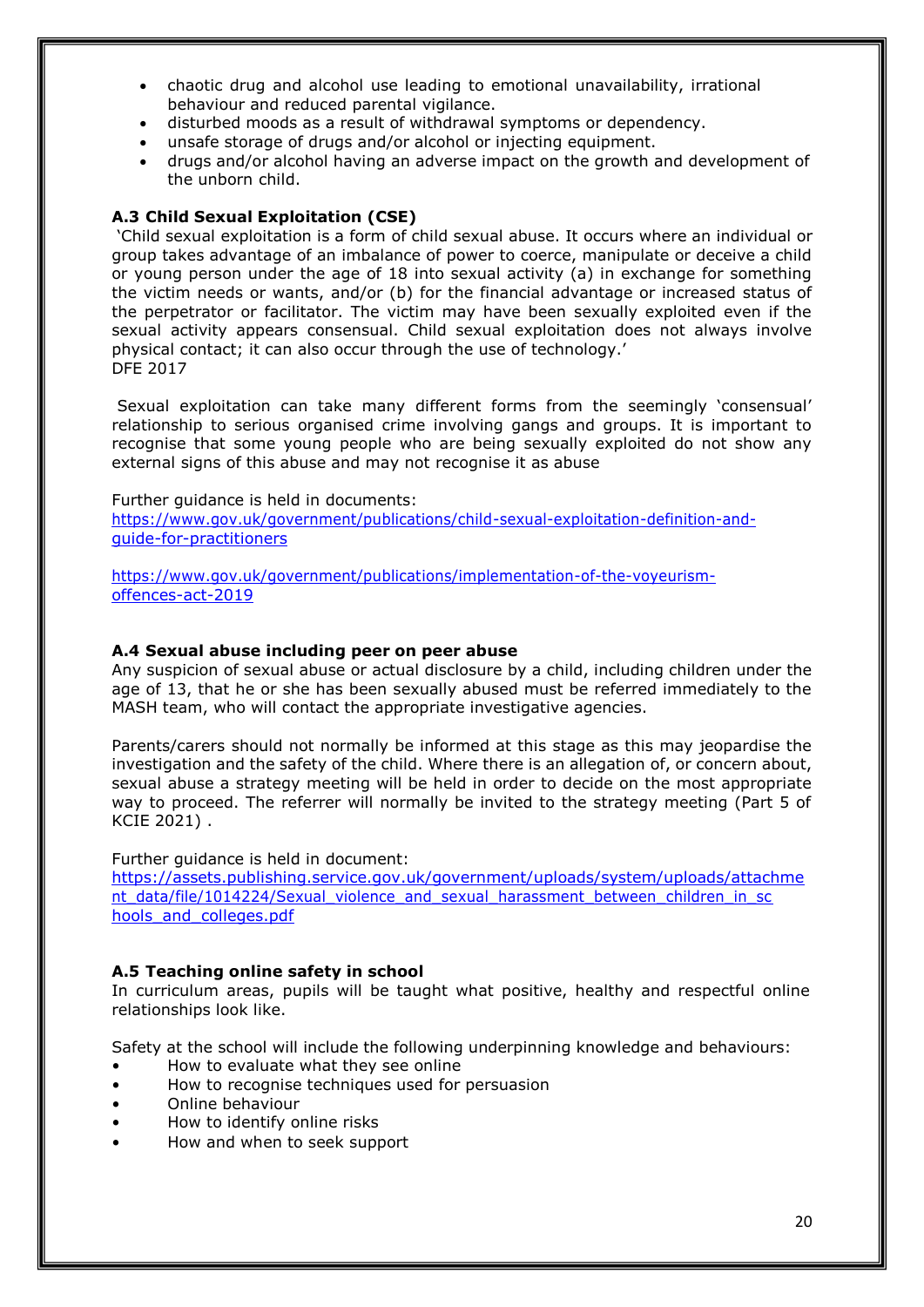## **A.6 Child Criminal Exploitation including County Lines**

Child Criminal Exploitation refers to the use of children to conduct illicit activities normally for urban gangs, to allow them to operate in coastal or suburban areas Further guidance is held in document:

[https://www.gov.uk/government/publications/criminal-exploitation-of-children-and](https://www.gov.uk/government/publications/criminal-exploitation-of-children-and-vulnerable-adults-county-lines)[vulnerable-adults-county-lines](https://www.gov.uk/government/publications/criminal-exploitation-of-children-and-vulnerable-adults-county-lines)

## **A.7 Female Genital Mutilation (FGM)**

Female genital mutilation includes procedures that intentionally alter or injure the female genital organs for non-medical reasons. FGM is carried out on children between the ages of 0–15, depending on the community in which they live. It is extremely harmful and has short and long term effects on physical and psychological health.

FGM is internationally recognised as a violation of the human rights of girls and women, and is illegal in most countries, including the UK. The **FGM mandatory reporting duty is a legal duty** provided for in the FGM Act 2003 (as amended by the Serious Crime Act 2015). The legislation requires regulated health and social care professionals and teachers in England and Wales to make a report to the police where, in the course of their professional duties, they believe FGM has been carried out.

School staff will be made aware of the signs and indicators that may alert them to the possibility of FGM. Any indication that FGM is a risk or is imminent will be dealt with under the child protection procedures in this policy.

Further guidance is held in document: [https://www.gov.uk/government/publications/multi-agency-statutory-guidance-on](https://www.gov.uk/government/publications/multi-agency-statutory-guidance-on-female-genital-mutilation)[female-genital-mutilation](https://www.gov.uk/government/publications/multi-agency-statutory-guidance-on-female-genital-mutilation)

Professionals also need to be vigilant to the emotional and psychological needs of children who may/are suffering the adverse consequence of the practice (e.g. withdrawal, depression etc).

The Designated Safeguarding lead will make appropriate and timely referrals to social care via the single point of access if FGM is suspected to be a possibility and to the police if it is believed to have taken place. In these cases, parents will not be informed before seeking advice. The case will still be referred to social care even if it is against the pupil's wishes.

#### **A.8 Forced Marriage/Honour Based Violence**

A forced marriage is where one or both people do not (or in cases of people with learning disabilities, cannot) consent to the marriage and pressure or abuse is used. It is an appalling and indefensible practice and is recognised in the UK as a form of violence against women and men, domestic/child abuse and a serious abuse of human rights.

"Honour-based" violence – is a term that embraces a variety of crimes of violence (mainly but not exclusively against women) including assault, imprisonment and even murder where the person is being punished by their family and their community - children and young people are being punished for supposedly undermining what the family or community believe to be correct behaviour.

All cases of disclosures or concerns relating to forced marriage/honour-based Violence will be reported directly to the DSL and the Police where it is deemed necessary. Information and advice will be sought from single point of access and referrals made to early help or social care where appropriate.

Further guidance is held in document: [www.gov.uk/guidance/forced-marriage](http://www.gov.uk/guidance/forced-marriage)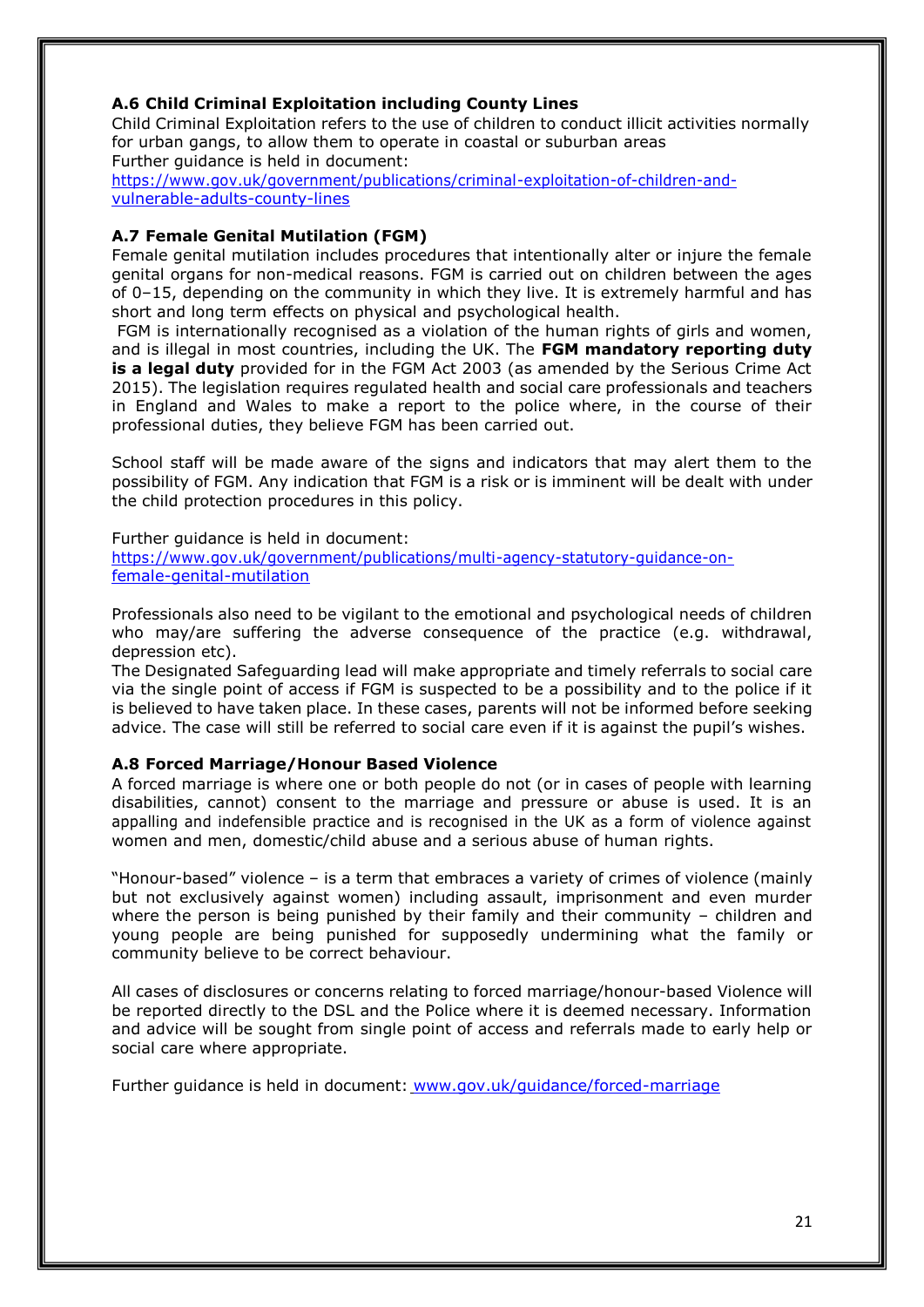## **A.9 Modern day Slavery and human trafficking**

The Modern Slavery Human Trafficking Unit (MSHTU) is a multi-agency organisation led by the National Crime Agency. Designated Safeguarding Leads will work through the advice of MASH as well as through the National Referral Mechanism

Further guidance is held here : [http://www.nationalcrimeagency.gov.uk/about-us/what](http://www.nationalcrimeagency.gov.uk/about-us/what-we-do/specialist-capabilities/uk-human-trafficking-centre/national-referral-mechanism)[we-do/specialist-capabilities/uk-human-trafficking-centre/national-referral-mechanism](http://www.nationalcrimeagency.gov.uk/about-us/what-we-do/specialist-capabilities/uk-human-trafficking-centre/national-referral-mechanism)

#### **A.10 Preventing Radicalisation**

Safeguarding from radicalisation and extremism is no different from safeguarding from other forms of harm. All staff will clearly understand the pathways for vulnerableindividuals and be aware of how to recognise vulnerability and mitigate the risks. The school mitigates risk by embedding British values of tolerance and respect.

The schools works in partnership with Haringey Prevent Tem to ensure the education of students, staff and families regarding radicalisation whether by illegal organisations such as "Muslims Against Crusades" or other non - proscribed extremist groups such as the English Defence League.

#### What will school do?

If staff have concerns about a child or group of children being violent, or being drawn into violent extremism, or being vulnerable to this, they should respond as they would to all vulnerable children and follow the procedures below:

- Talk to the family and other professionals working with the young person about the concerns and get their views.
- Ensure there is a risk assessment for any child who is identified as at risk.
- Seek consent to complete an early help referral and get a holistic perspective on the situation. Determine if there are additional needs and if so, how these could be met.
- Contact other relevant agencies and engage them in a Team Around the Child (TAC) approach to supporting the young person and their family.
- Liaise with the LA Prevent lead.

*If you suspect someone is actually engaged in terrorist activity, contact the police or the anti-terrorist hotline immediately on 0800 789 321.* Further guidance is held in document: <https://www.gov.uk/government/publications/prevent-duty-guidance>

#### **A.11 Channel**

Channel is a joint initiative between the police and Haringey Council which offers support and guidance to local people who may be at risk of becoming involved in extremism. Channel is voluntary and once an assessment has been made can provide a support package tailored to the individual's needs. If you are concerned that someone you are working with is at risk of getting involved in extremism, contact the Channel Co-ordinator. To discuss any potential referral, please email: [safercommunities@haringey.gov.uk](mailto:safercommunities@haringey.gov.uk)

Further guidance is held in document: <https://www.gov.uk/government/publications/channel-guidance>

#### **A.12 Private Fostering**

A private fostering arrangement is essentially an arrangement between families / households, without the involvement of a local authority, for the care of a child under the age of 16 (under 18 if disabled) by someone other than a parent or close relative (close relatives are parents, step-parents, siblings, siblings of a parent and grandparents) for **28 days or more**. The period for which the child is cared for and accommodated by the private foster carer should be continuous, but that continuity is not broken by the occasional short break.

Privately fostered children are a diverse, and sometimes vulnerable, group. Groups of privately fostered children include:

• Children sent from abroad to stay with another family, usually to improve their educational opportunities;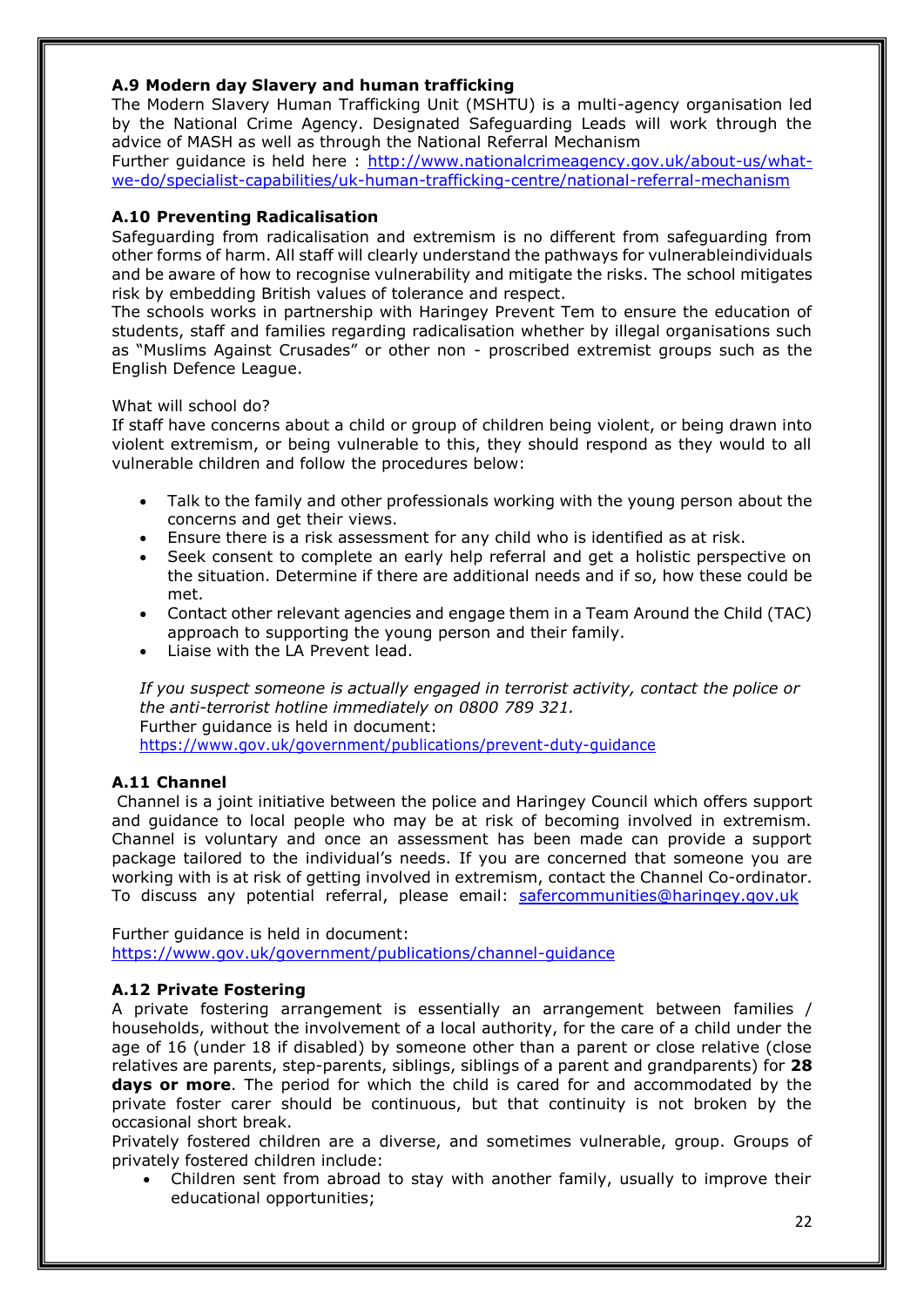- Asylum seeking and refugee children;
- Teenagers who, having broken ties with their parents, are staying in short term arrangements with friends or other non-relatives;
- Children of prisoners placed with distant relatives;
- Language students living with host families;
- Trafficked children

Private foster carers and those with parental responsibility are required to notify a LA children's social care of their intention to privately foster or to have a child privately fostered or where a child has been privately fostered in an emergency.



## **A.13 Looked After or previously Looked After Children**

Where a child is Looked After or previously looked after there will be sound work across the school to ensure their safeguarding. The Designated Safeguarding Lead working in tandem with the Designated Teacher for Looked After Children, the Virtual School Head and other agencies have a joint duty to ensure positive educational outcomes for children.

## **A.14 Children with special educational needs and disabilities:**

Additional barriers can exist when recognising abuse and neglect in this group of children.

This can include:

- Assumptions that indicators of possible abuse such as behaviour, mood and injury relate to the child's impairment without further exploration.
- Assumptions that children with SEN and disabilities can be disproportionally impacted by things like bullying- without outwardly showing any signs.
- Communication barriers and difficulties.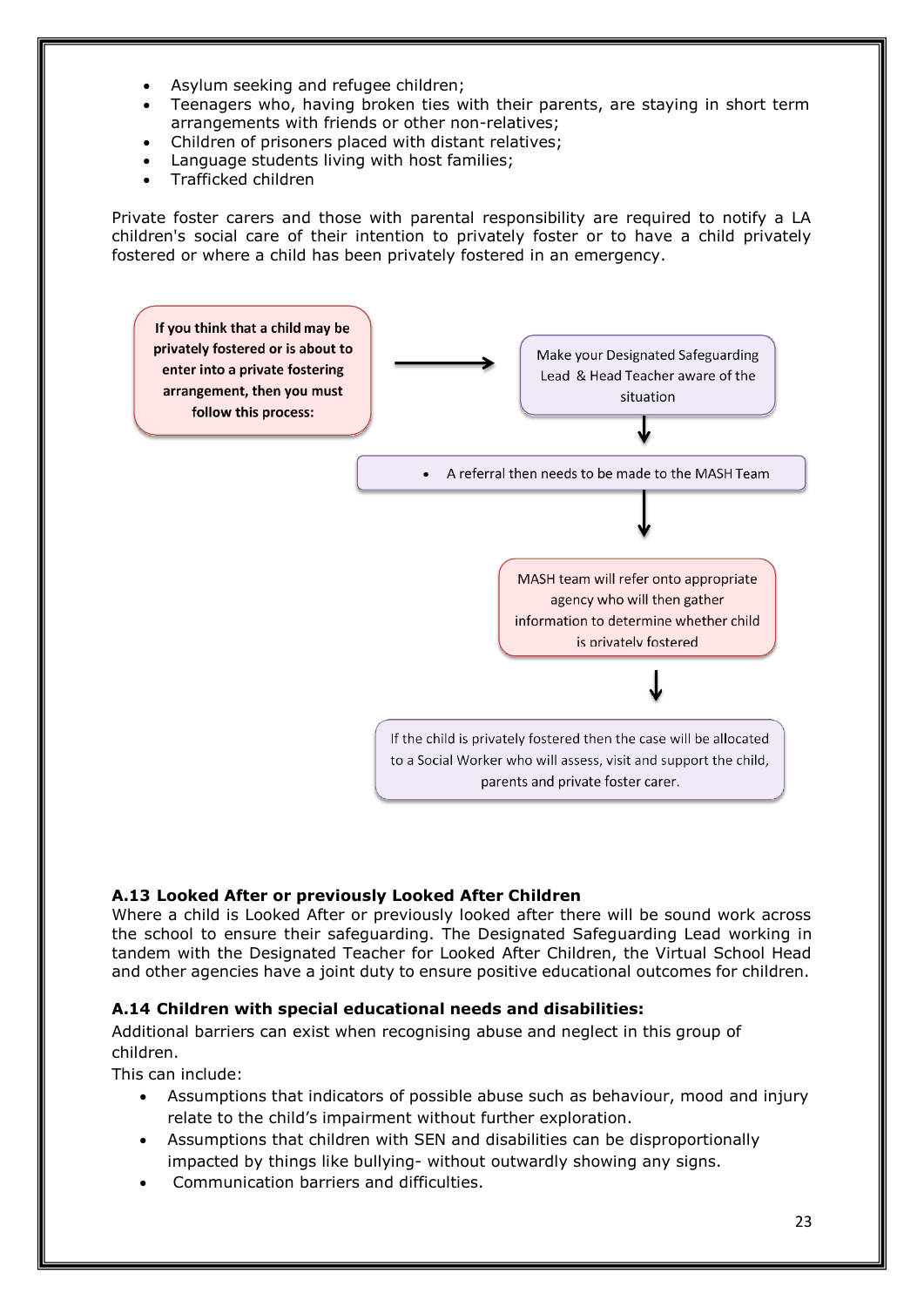- Reluctance to challenge carers, (professionals may over empathise with carers because of the perceived stress of caring for a disabled child).
- Disabled children often rely on a wide network of carers to meet their basic needs and therefore the potential risk of exposure to abusive behaviour can be increased.
- A disabled child's understanding of abuse.
- Lack of choice/ participation.
- Isolation.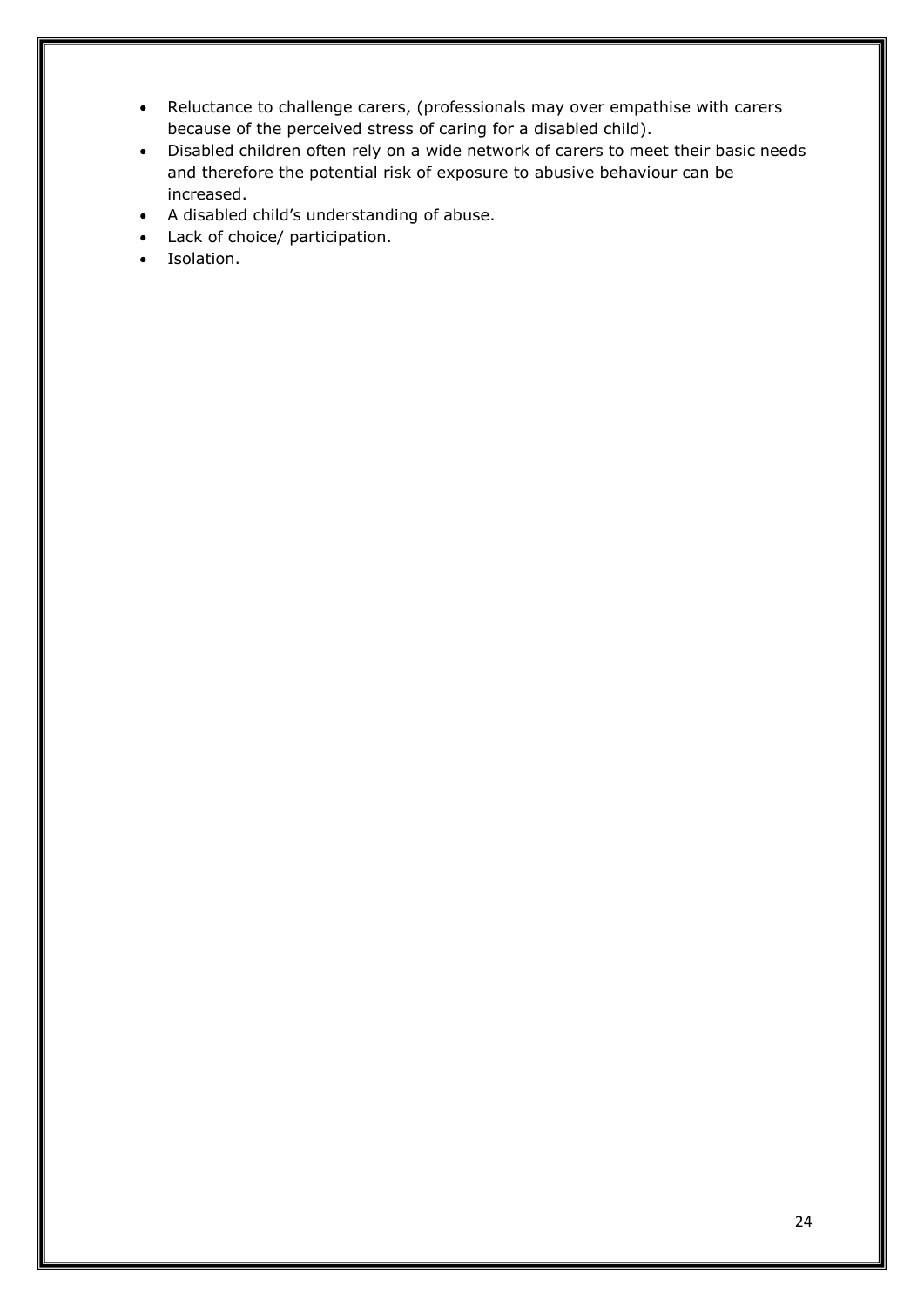#### **Appendix B.**

## **MANAGING AND PREVENTING ALLEGATIONS AGAINST STAFF**

**B.1** Any allegation of abuse made against a member of staff will be reported straight away to the head teacher. In cases where the head teacher is the subject of an allegation, it will be reported to the chair of governors. The school will have a risk assessment for the victim and the alleged perpetrator.

The school will consult with the Local Authority Designated Officer (LADO) in the event of an allegation being made against any member of staff and adhere to the relevant procedures as set out in the school's managing allegations against staff and volunteers policy, Keeping Children Safe in Education and the LSCB's guidance, available on Haringey LSCB website.

The school will ensure that any disciplinary proceedings against staff relating to child protection matters are concluded in full, even when the member of staff is no longer employed at the school and that notification of any concerns is made to the relevant authorities and professional bodies and included in references where applicable.

Staff who are the subject of an allegation have the right to have their case dealt with fairly, quickly, and consistently and to be kept informed of its progress. Suspension is not mandatory, nor is it automatic but, in some cases, staff may be suspended. Refer to Staff Code of Conduct for guidance.

Consideration must be given to the needs of the child and recognition that a child may make an allegation against an innocent party because they are too afraid to name the real perpetrator. It is rare for a child to make an entirely false or malicious allegation, although misunderstandings and misinterpretations of events do happen.

**B.2** The school will ensure that all staff; paid and unpaid, are trained in good practice so that they can reduce the risk of allegations being made against them. Staff are aware of the need for maintaining appropriate and professional boundaries in their relationships with pupils and parents/carers as advised within the school's code of conduct. As part of the Induction process, all staff will receive guidance about how to create appropriate professional boundaries (in both the real and virtual world) with all children, especially those with a disability or who are vulnerable. All staff will be made aware that behaviour that contradicts the code of conduct, which takes place outside of school, may still lead to disciplinary procedures.

The school will ensure that staff and volunteers are aware that sexual relationships with pupils aged under 18 are unlawful and could result in legal proceedings taken against them under the Sexual Offences Act 2003 (Abuse of Trust).

The school will ensure that communication between pupils and adults, by whatever method, are transparent and take place within clear and explicit professional boundaries and are open to scrutiny (see social media policy).

## **B.3 Agreed procedures for staff to reduce risk of allegations**

## **Working 1:1**

This must always take place in a room where staff can be seen and / or heard from outside the room with the door open or appropriate window provision for viewing.

#### **Use of personal mobile phones during school hours**

Personal mobile phones should not be used in class. During breaks and lunchtimes, when not on duty, members of staff are free to use their personal mobile devices in designated areas. If members of staff use their equipment in this way, they are still expected to follow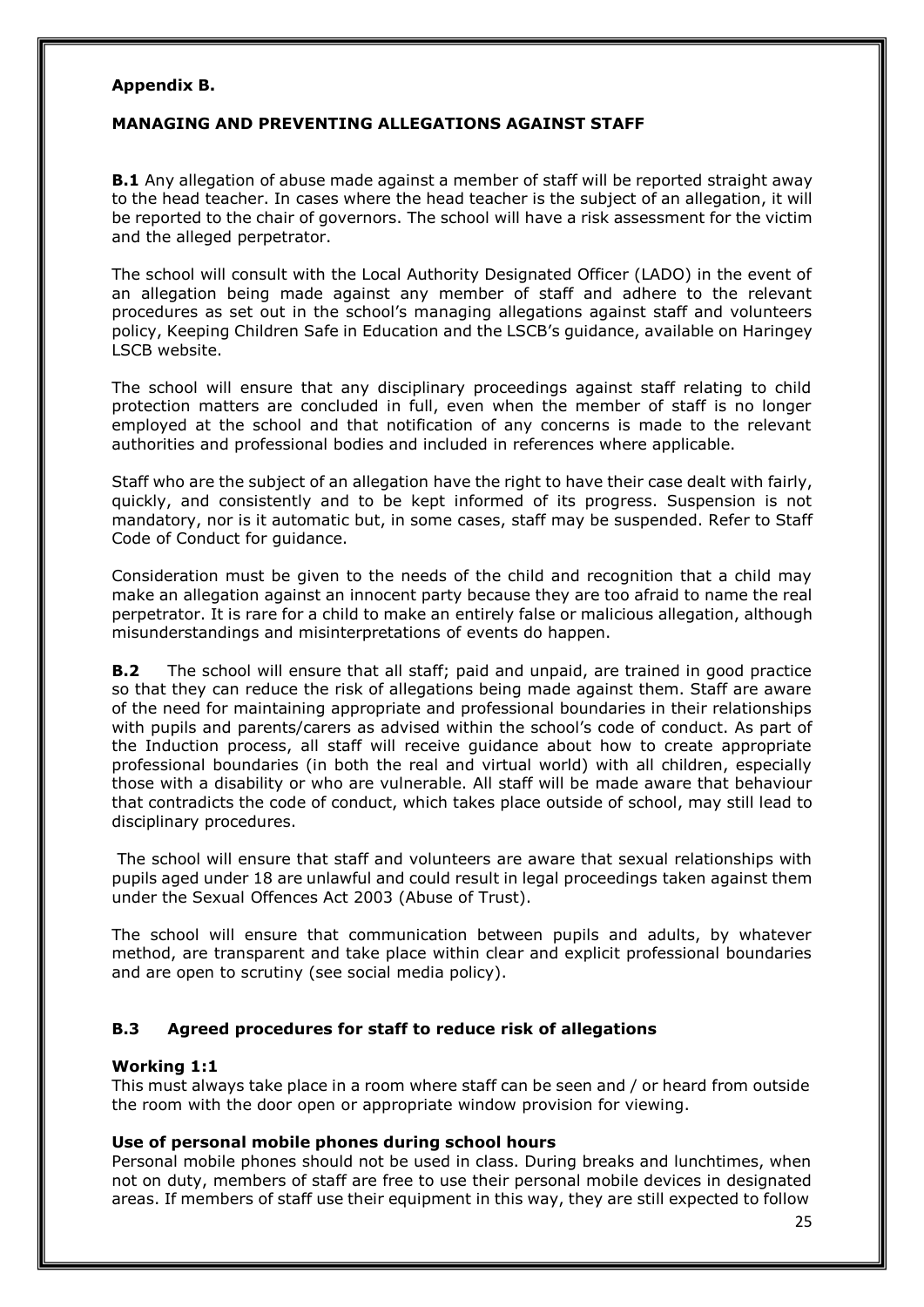professional standards and abide by the school's social media policy. Personal phones **must not** be used to take photographs of school activities. Staff should always use schoolowned cameras or tablets if taking photographs of children.

## **Changing Pupils who have wet or soiled themselves**

If a child has wet or soiled themselves due to illness, the parent should be called to collect the child. If this will result in a delay, then the child will be changed by school staff. The procedure for changing a child who has wet themselves should be followed:

- Member of staff collects clean clothing and wet wipes if required.
- child undresses themselves as appropriate in one of the toilet cubicles.
- member of staff waits outside the toilet cubicle
- the member of staff must be within sight of others and the dignity of child maintained at all times.
- if supportive a friend of the child can also wait outside the cubicle.

## **Changing Pupils who have wet or soiled themselves (pupils with SEND)**

- When changing children with special educational needs and disabilities who require intimate care, it is ideal, although not always practical, that there are two members of staff who are involved in this. both members of staff must be within sight of each other and the dignity of child maintained at all times.
- All changing of pupils must only be carried out by teachers, teaching assistants, midday supervisors or office support staff directly employed by the school. Volunteers, work-experience students, teacher training students, sports coaches and consultants must never change any pupil.

#### **Physical Restraint of Pupils**

A proportion of allegations against teachers and school support staff relate to incidents involving the physical restraint of pupils. In this school:

- there will be staff trained in the use of physical restraint;
- all staff will be trained in the use of positive behaviour supports and techniques to defuse crisis and conflict situations;
- training will be recurrent, with annual updates at a minimum, and will be appropriate to the type of school setting and to the age and developmental level of pupils;
- training will include information about the effects of medications pupils may be receiving and how restraint procedures might affect the physical wellbeing of the pupil during restraint procedures;
- training will include multiple methods for monitoring a pupil's well-being during a restraint.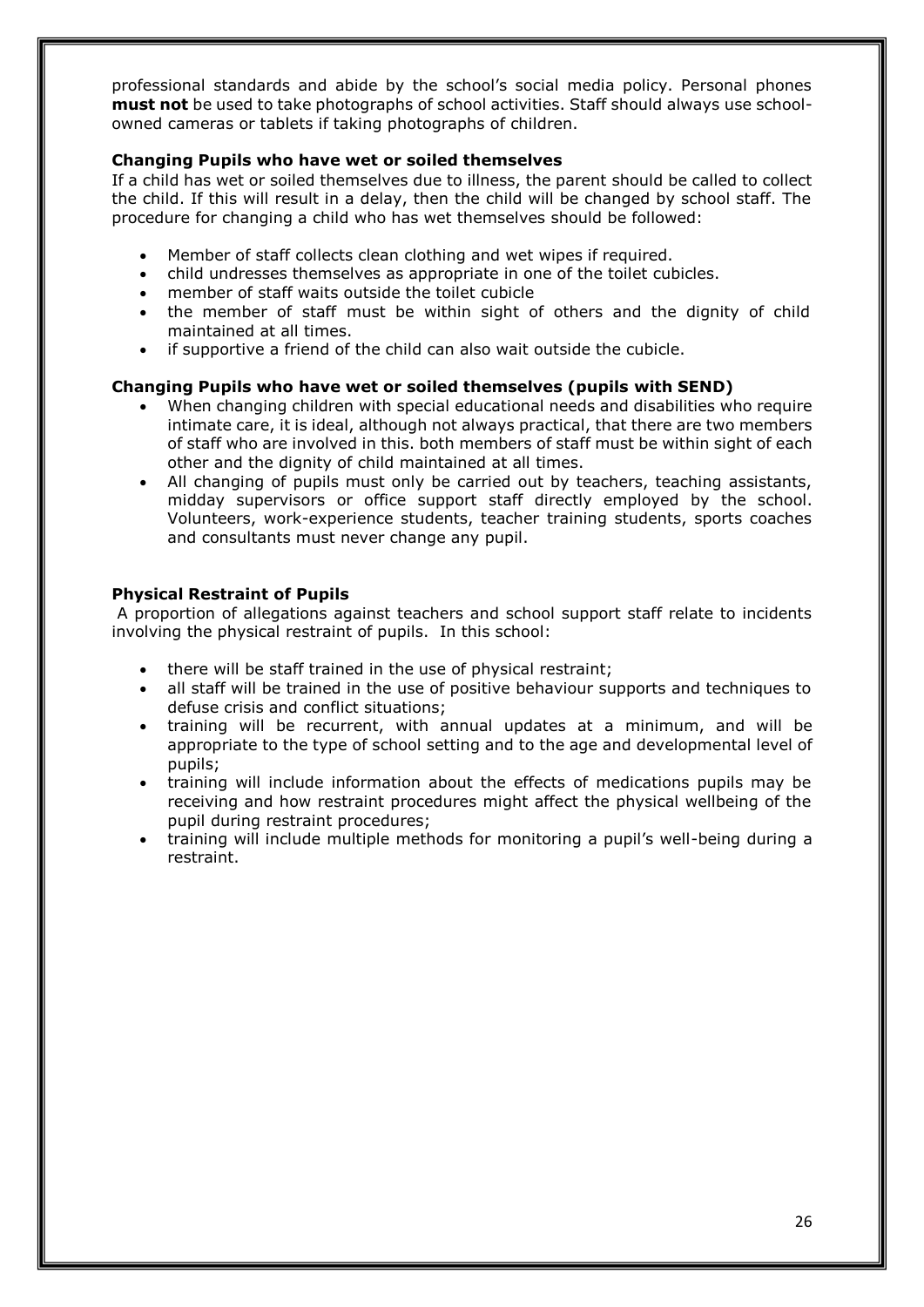## **Appendix C.**

## **Safer Recruitment Procedures**

#### **C.1 Overview**

Keeping Children safe in Education (2021) outlines safer recruitment processes in education settings. Safer recruitment at this school means that all applicants will:

- complete an application form
- provide two referees, including at least one who can comment on the applicant's suitability to work with children
- provide evidence of identity and qualifications
- complete a barred list check and DBS check before taking up a post
- be interviewed, with at least one question referring to Child protection knowledge

The school staffing regulations require governing bodies of maintained schools to ensure that at least one person on any appointment panel has undertaken safer recruitment training as advised by their LSCB.

## **C.2 DBS Checks**

There are 3 types of DBS checks:

**Standard**: this provides information about convictions, cautions, reprimands and warnings held on the Police National Computer (PNC), regardless or not of whether they are spent under the Rehabilitation of Offenders Act 1974. The law allows for certain old and minor matters to be filtered out;

**Enhanced**: this provides the same information as a standard check, plus any approved information held by the police which a chief officer reasonably believes to be relevant and considers ought to be disclosed; and

**Enhanced with barred list check**: where people are working or seeking to work in regulated activity with children, this allows an additional check to be made as to whether the person appears on the children's barred list

## **C.3 Single Central Record**

It has been a requirement since 2007 that all schools must maintain a Single Central Record of recruitment and vetting checks. This was set out in the original publication 'Safeguarding Children and Safer Recruitment in Education (2007)' and updated in subsequent statutory guidance (most recently KCSIE 09/2021). The details of all staff and regular visitors or volunteers must be kept on the school's single central record to ensure that checks have been carried out. The statutory guidance states: "Generally, the information to be recorded…is whether or not the following checks have been carried out or certificates obtained, and the date on which the checks were completed:

- Full name and address checks
- a barred list check
- an enhanced DBS check
- a prohibition from teaching check
- Photo ID
- further checks on people living or working outside the UK
- a check of professional qualifications
- a check to establish the person's right to work in the UK/visa details
- Self-declaration of disqualification by association/ disqualification from early years or childcare provision self-declaration form
- There must be NO GAPS.

This single central record is checked termly by the Headteacher and governor responsible for safeguarding to ensure there are no gaps in the record.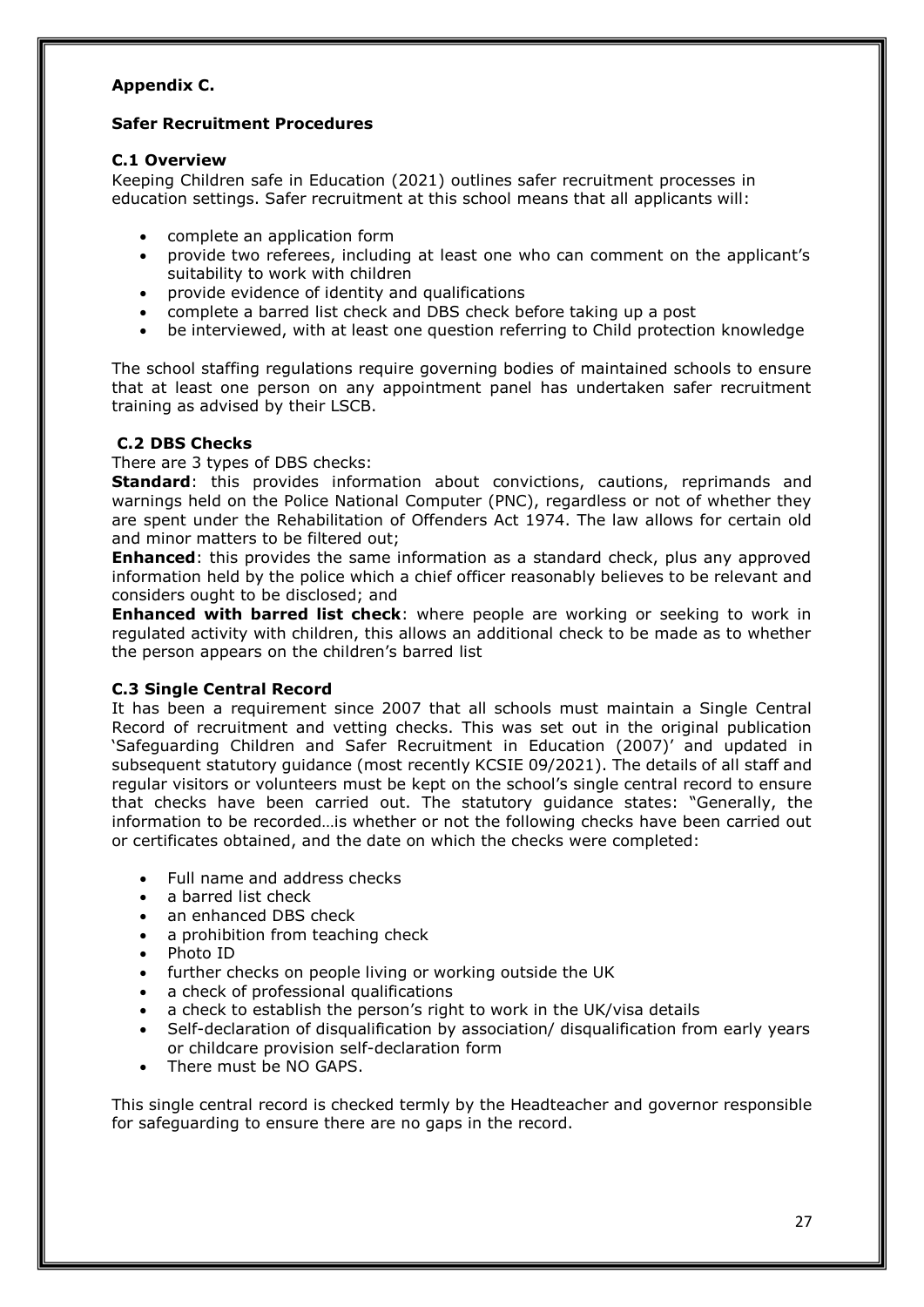#### **C.4 Visitors and guest speakers to school**

Any outside speakers or visiting organisations will be cleared with the head teacher before booking. Staff will ensure that the speaker/organisation is complementing the programmes of study and teaching taking place in the school. Prior to the visit the content of the session will be discussed and it will be made clear to the visitor that behaviour management is the responsibility of the school staff who will remain present at all times.

## **C.5 Extended Schools by external providers**

During before and after school activities, the school's arrangements for child protection as written in this policy shall apply.

Where services or activities are provided separately by another body, either on or off school site, the governing body will seek assurance that the body concerned has appropriate policies and procedures in place for safeguarding children and child protection and there are arrangements to liaise with the school on these matters where appropriate.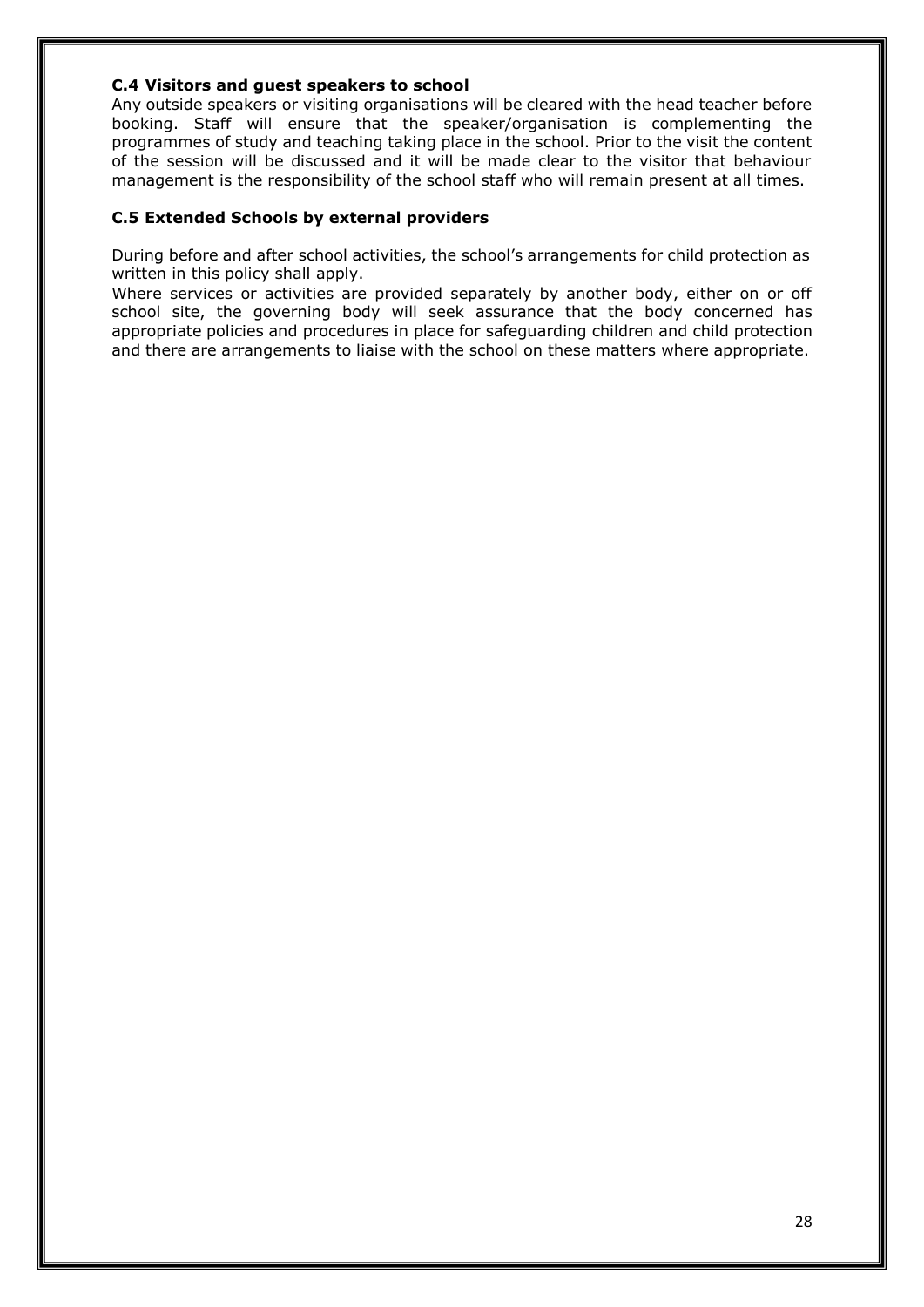

**1.** In cases which also involve a concern or an allegation of abuse against a staff member, see Part Four of this guidance:

**<https://www.gov.uk/government/publications/keeping-children-safe-in-education--2> 2.** Early help means providing support as soon as a problem emerges at any point in a child's life. Where a child would benefit from co-ordinated early help, an early help inter-agency assessment should be arranged. Chapter one of Working Together to Safeguard Children <https://www.gov.uk/government/publications/working-together-to-safeguard-children--2> provides detailed guidance on the early help process.

**3.** Referrals should follow the process set out in the local threshold document and local protocol for assessment (Chapter one of Working Together to Safeguard Children).

**4.** Under the Children Act 1989, local authorities are required to provide services for children in need for the purposes of safeguarding and promoting their welfare. Children in need may be assessed under section 17 of the Children Act 1989. Under section 47 of the Children Act 1989, where a local authority has reasonable cause to suspect that a child is suffering or likely to suffer significant harm, it has a duty to make enquiries to decide whether to take action to safeguard or promote the child's welfare. Full details are in Chapter one of Working Together to Safeguard Children. **5.** This could include applying for an Emergency Protection Order (EPO).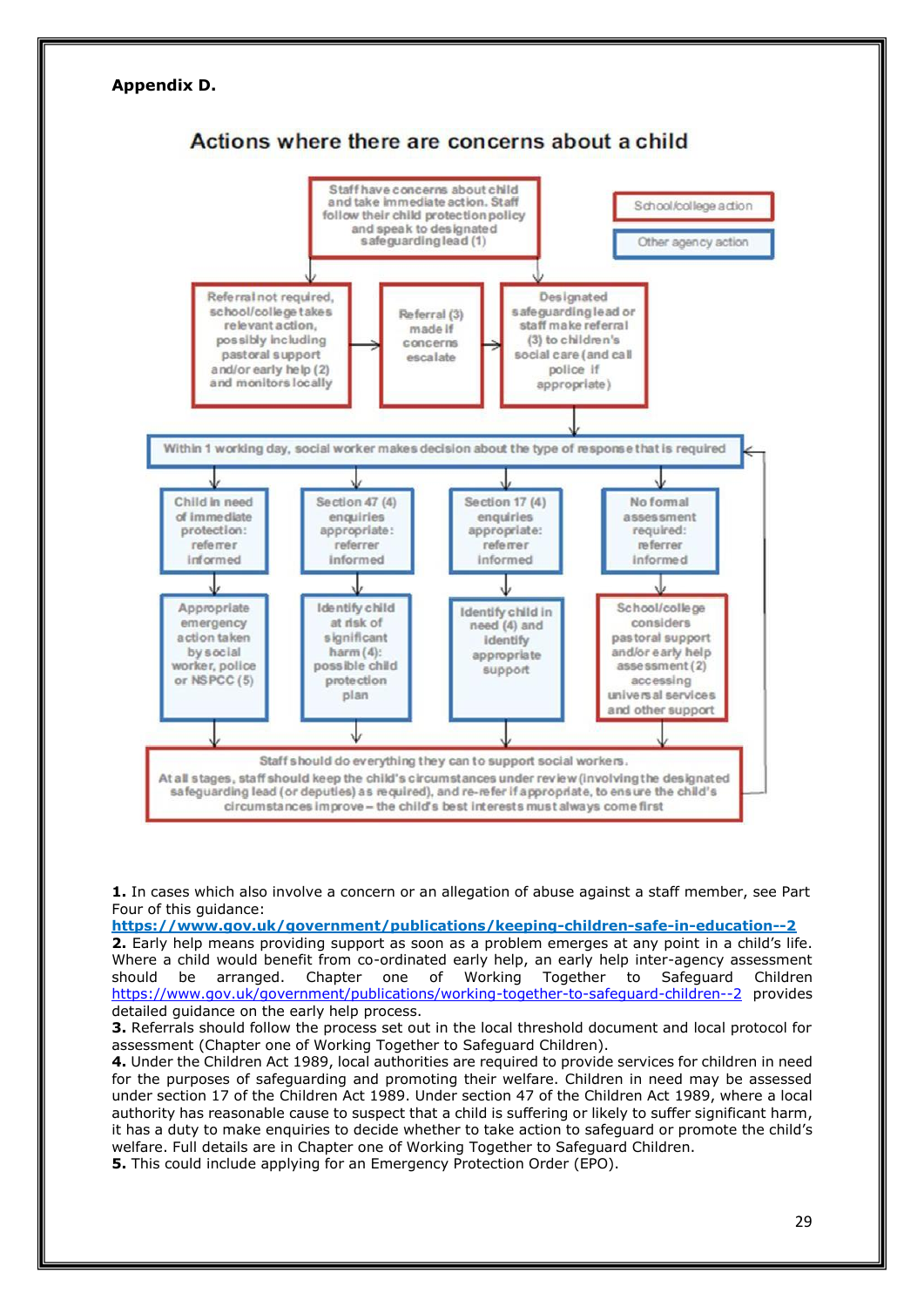## **Appendix E.**

#### **Protecting children from peer-on-peer sexual abuse**

#### **Introduction**

Peer-on-peer sexual abuse is sexual abuse that happens between children of a similar age or stage of development. It can happen between any number of children, and can affect any age group (Department for Education (DfE), 2021a).

In April 2021, the Department for Education asked Ofsted to carry out a rapid review of sexual abuse in schools and colleges in England. This included looking at peer-on-peer sexual harassment, sexual violence and online sexual abuse.

The review points out that - due to the prevalence of sexual harassment and online sexual abuse - schools, colleges and multi-agency partners should act as though it is happening to children and young people in their care, even when there are no specific reports.

Peer-on-peer sexual abuse can be harmful to the children who display it as well as those who experience it. Children can experience peer-on-peer sexual abuse in a wide range of settings, including:

- at school
- at home or in someone else's home
- in public spaces
- online

*(NSPCC, 2018).*

It can take place in spaces which are supervised or unsupervised. Within a school context, for example, peer-on-peer sexual abuse might take place in spaces such as toilets, the playground, corridors and when children are walking home *(Contextual Safeguarding Network, 2020).*

As children develop healthily, it's normal for them to display certain types of sexualised behaviour. It's important that adults who work or volunteer with children can identify if any sexualised behaviour has become harmful or abusive, and respond proportionally to keep all the children involved safe.

#### **Recognising peer-on-peer sexual abuse**

It can be difficult to work out if a child is displaying appropriate, inappropriate, problematic or abusive sexual behaviour. Examples of sexually abusive behaviour may include:

- inappropriate or unwanted sexualised touching
- pressurising, forcing or coercing others to perform or take part in sexual acts
- pressuring, forcing or coercing someone to share nude images (['sexting'](https://learning.nspcc.org.uk/research-resources/briefings/sexting-advice-professionals/))
- sharing sexual images of a person without their consent
- taking a picture under a person's clothing, without their consent ('upskirting')
- sexual harassment
- sexual or sexist name calling

*(Contextual Safeguarding Network, 2020).*

#### **Signs that a child has experienced peer-on-peer sexual abuse**

Indicators that a child has experienced peer-on-peer sexual abuse may be physical or behavioural. A child or young person may appear withdrawn, frightened or begin to act differently from usual. They may also display physical signs such as noticeable discomfort in their genital or anal area.

#### **Barriers to disclosure**

Children do not always feel able to speak out about their experiences of peer-on-peer sexual abuse. They may be afraid of:

- being considered a 'snitch'
- getting in trouble themselves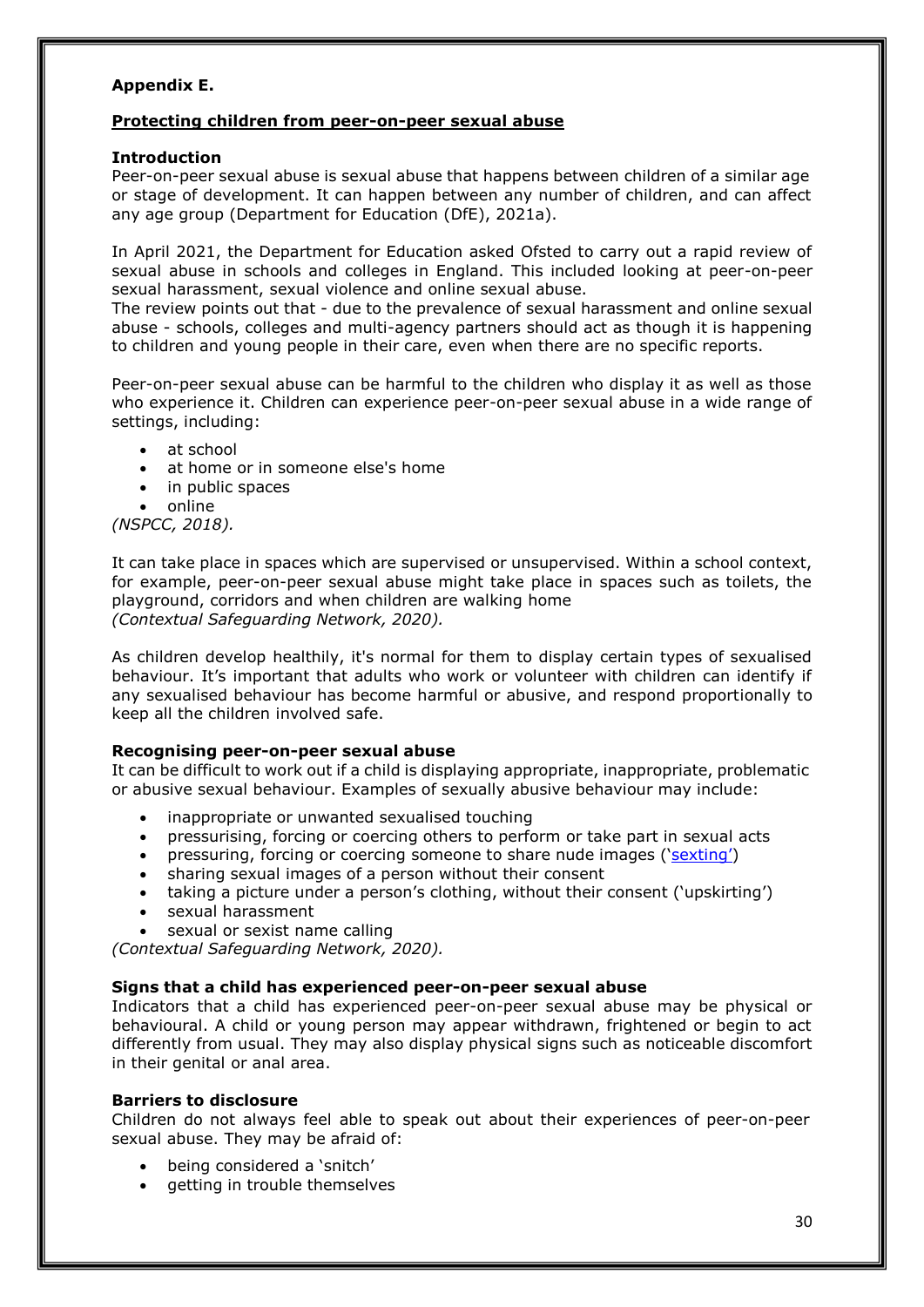- how they will be perceived by others
- teachers or other adults not being discrete
- their parents being informed

*(Contextual Safeguarding Network, 2020).*

If a child is unsure about whether or not they have been sexually abused, they might be worried about causing a fuss or getting someone else in trouble for 'no reason'.

#### **Children's understanding of peer-on-peer sexual abuse**

Children may not always understand that they have experienced or carried out peer-onpeer sexual abuse. This might be because:

- they don't understand what constitutes appropriate, inappropriate, problematic or abusive sexualised behaviour
- they have experienced sexual abuse themselves and don't realise that what happened to them was wrong
- they don't know whether consent was given
- the abuse happened between friends or partners
- the abuse took place online
- they blame themselves for the abuse they received
- younger children lack knowledge of sex and sexuality as they are less likely to have received any relationships and sex education

*(NSPCC, 2018).*

Some children and young people who have viewed pornography may want to emulate what they have seen *(Martellozzo et al, 2016).*

Some children and young people who experience abuse may begin to understand that they have experienced abuse over time, as they grow older and learn more about sex and healthy relationships *(NSPCC, 2018).*

#### **Responding to peer-on-peer sexual abuse**

If a child experiences peer-on-peer sexual abuse or there are concerns a child might be displaying harmful sexual behaviour (HSB), you need to take child protection action.

## **Reporting**

If you think a child is in immediate danger, contact the police on **999**.

If you're worried about a child but they are not in immediate danger, you should share your concerns.

- **Follow the school's safeguarding procedures**, including immediately sharing concerns with the DSL
- **Report to the police as appropriate** (for example, if an allegation of rape, sexual assault or sexual offence is made). This should happen alongside a making a referral to children's social care, following local authority guidelines.
- **Contact the NSPCC Helpline** on 0808 800 5000 or by emailing [help@nspcc.org.uk.](mailto:help@nspcc.org.uk) Trained professionals will talk through your concerns with you and give you expert advice.
- **[Contact the Report Abuse in Education Helpline](https://learning.nspcc.org.uk/news/2021/april/sexual-abuse-in-education-helpline-launched/)** if you work in a school setting on 0800 136 663 or by emailing [help@nspcc.org.uk.](mailto:help@nspcc.org.uk)

#### **Protecting all the children involved**

- You should balance the duty to safeguard the child who has experienced abuse with the need to support the child who has displayed harmful sexual behaviour.
- Children who witnessed the abuse or are friends of those involved may also be affected and need support.
- Each incident of, or concern about, peer-on-peer abuse will be different: you should gather all the facts, assess any risks and make decisions on a case-bycase basis. This will help you understand who needs to be involved to make sure all children are appropriately protected and supported.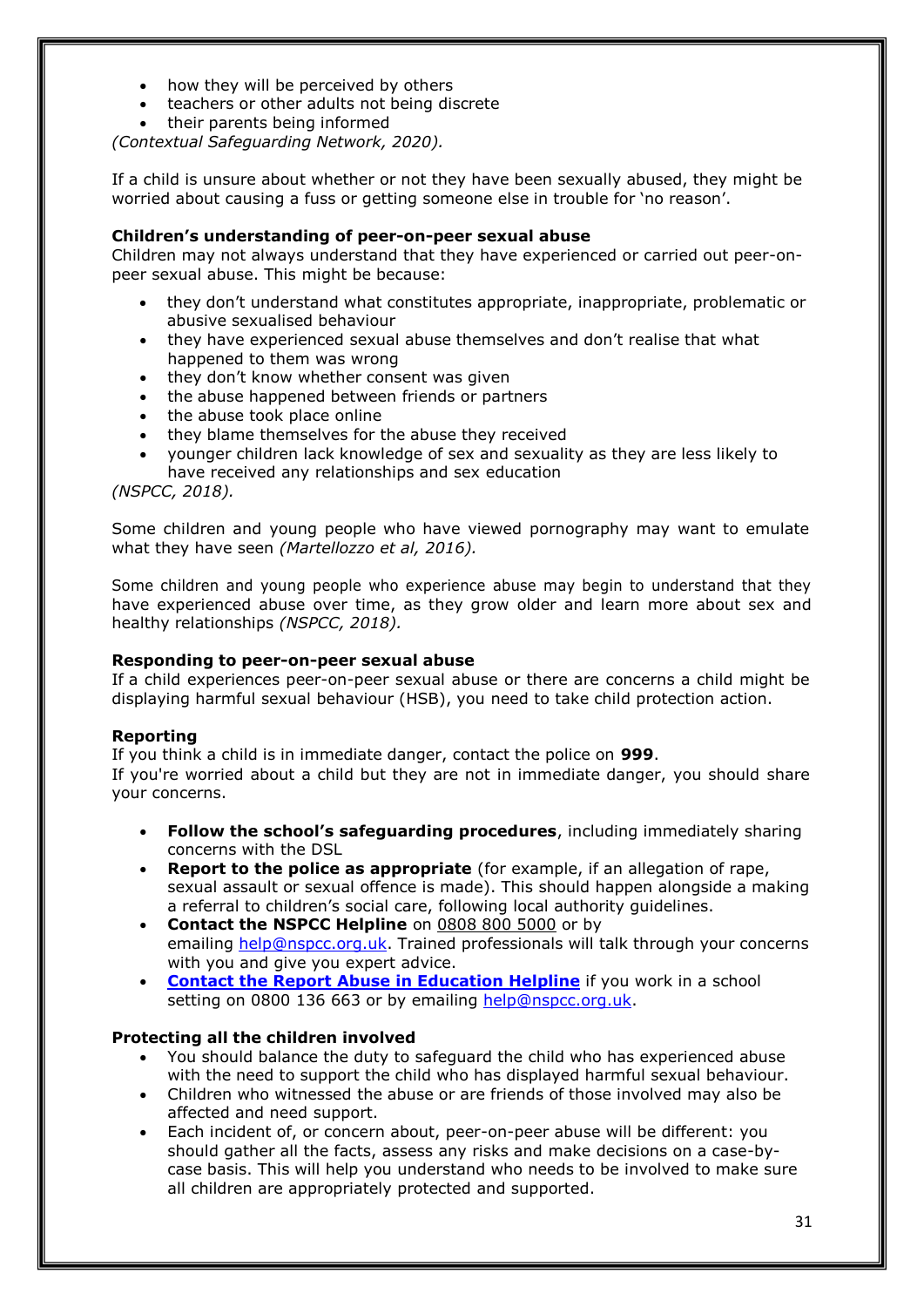• Any child who has experienced or been involved in sexual abuse in a school setting can contact the NSPCC [Report Abuse in Education Helpline](https://learning.nspcc.org.uk/news/2021/april/sexual-abuse-in-education-helpline-launched/) on 0800 136 663 or by emailing [help@nspcc.org.uk.](mailto:help@nspcc.org.uk)

## **Supporting the child who has experienced abuse**

Every child who has experienced abuse should receive tailored support to meet their needs. There are things you can do to help make them feel safe and supported:

- Listen carefully to the child and reassure them that you are taking them seriously.
- Record the incident, noting all the relevant facts as fully as possible. Write down the language used by the child. This will help you record precisely what happened and understand how the child has been affected.
- Consider what support the child may need in the short-term, for example making sure they won't come into contact with the child who has displayed abusive behaviour.
- Consider what long-term support the child may need to help them recover from the trauma of what they have experienced. This may include therapeutic support.
- Understand the child's support network and consider what help they need to protect and care for the child.
- Include the child in any decisions that affect them.

## **Supporting the child who has displayed abusive or harmful sexual behaviour**

It's important to protect and support children who have displayed abusive or harmful sexual behaviour.

- Consider any risks to the child's safety and what multi-agency responses are needed to support the child and their family.
- Talk calmly to the child. Remember that they may not realise they have behaved abusively and avoid using language that may make them feel judged or criminalised.
- Consider appropriate sanctions in light of the school's behaviour policy.
- Work with the child and their support network to put measures in place that will help the child change their behaviour.
- Consider what targeted therapeutic support the child may need.

## **Multi-agency responses**

The DSL will work with relevant agencies to protect and support all the children involved in an incident of peer-on-peer sexual abuse. This includes children's social care and the police if necessary.

#### **Preventing peer-on-peer sexual abuse**

Organisations and individuals that work with children have a responsibility to keep them safe. It's important to create a healthy and safe environment for all children and young people and challenge societal norms that may allow peer-on-peer sexual abuse to take place.

The school's behaviour policy/staff code of conduct sets out what behaviour is and is not appropriate for adults and children. This will help make sure pupils know what behaviour is suitable for school and what the consequences will be if they breach the rules.

#### **Helping children speak out**

Children might not feel able to talk to adults about peer-on-peer sexual abuse. But there are things school can do to make it easier:

- Children may feel more confident speaking out if they have a positive, trusting relationship with a trusted adult. This can be done by encouraging them to share their thoughts and opinions, responding to their concerns, and respecting and listening to them.
- If children can see a culture within the school that challenges inappropriate behaviour, they may feel more confident that any concerns they raise will be responded to appropriately.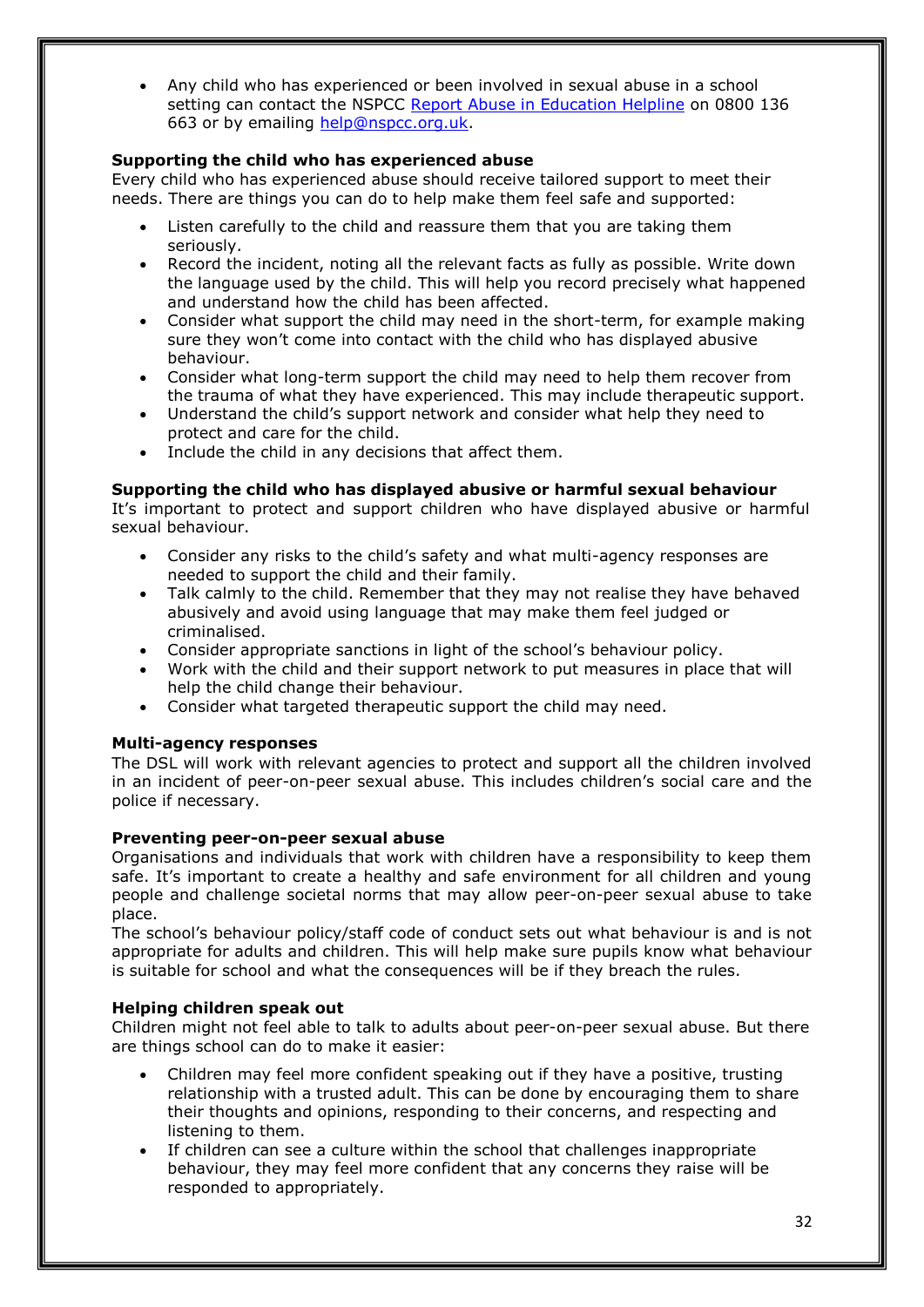• Having specialist staff in pastoral care or counselling roles can make it easier for children to share their concerns.

*(Contextual Safeguarding Network, 2020).*

#### **Safe environments**

School will review how to make the environment safe for children. This will include identifying any locations where there are concerns about peer-on-peer sexual abuse taking place. This might include toilets, unsupervised corridors and areas that are poorly lit or hidden from adult view; steps that can be taken to make these places safer include increasing supervision levels in certain areas or improving lighting.

#### **Talking with children about abuse and harassment**

It's important to talk with children and young people about peer-on-peer sexual abuse. It's good practice for all organisations that work with children to have discussions about sex and healthy relationships.

In school, lessons on relationships, sex and sexuality are a good way of helping children learn about topics such as appropriate sexual behaviour, trust, consent, boundaries and responsibility.

Topics for discussion include:

- what healthy sexual activity and respectful relationships look like (both online and offline)
- gender stereotypes and perceptions of gender roles
- pornography and how it presents sexual behaviour
- consent and withdrawing consent

*(Department for Education (DfE), 2021a; DfE, 2020).*

Explaining what peer-on-peer sexual abuse is and what it may look like may help children understand if they have seen or experienced abuse. Children should know who they can talk to if they are concerned about anything or have experienced something upsetting.

Childline has produced age-appropriate information and advice for children and young people about sexual abuse, which includes information about peer-on-peer sexual abuse. > Childline's [information](https://www.childline.org.uk/info-advice/bullying-abuse-safety/abuse-safety/sexual-abuse/) about sexual abuse for children and young people

#### **Training**

All the adults in school will be are trained to recognise and respond to peer-on-peer sexual abuse. This will help them understand what is normal, inappropriate or abusive sexual behaviour and what action to take.

#### **Legislation and guidance**

Across the UK there is guidance to help professionals recognise and respond to harmful sexual behaviour.

> Read about [legislation](https://learning.nspcc.org.uk/child-abuse-and-neglect/harmful-sexual-behaviour#legislation-and-guidance) and guidance relating to harmful sexual behaviour

There is also specific guidance to help practitioners respond proportionately and effectively to peer-on-peer sexual abuse.

In **England**, the Department for Education (DfE) has published guidance on **[Sexual](https://www.gov.uk/government/publications/sexual-violence-and-sexual-harassment-between-children-in-schools-and-colleges)** violence [and sexual harassment](https://www.gov.uk/government/publications/sexual-violence-and-sexual-harassment-between-children-in-schools-and-colleges) between children in schools and colleges.

The guidance states that schools and colleges should develop policies and procedures on responding to child-on-child sexual violence and harassment. They should consider how to reflect this in a whole-school approach to safeguarding and child protection. Guidance is provided on:

- schools' and colleges' legal duties and responsibilities
- responding to reports of child-on-child sexual violence and harassment

effective ongoing responses

*(DfE, 2021a).*